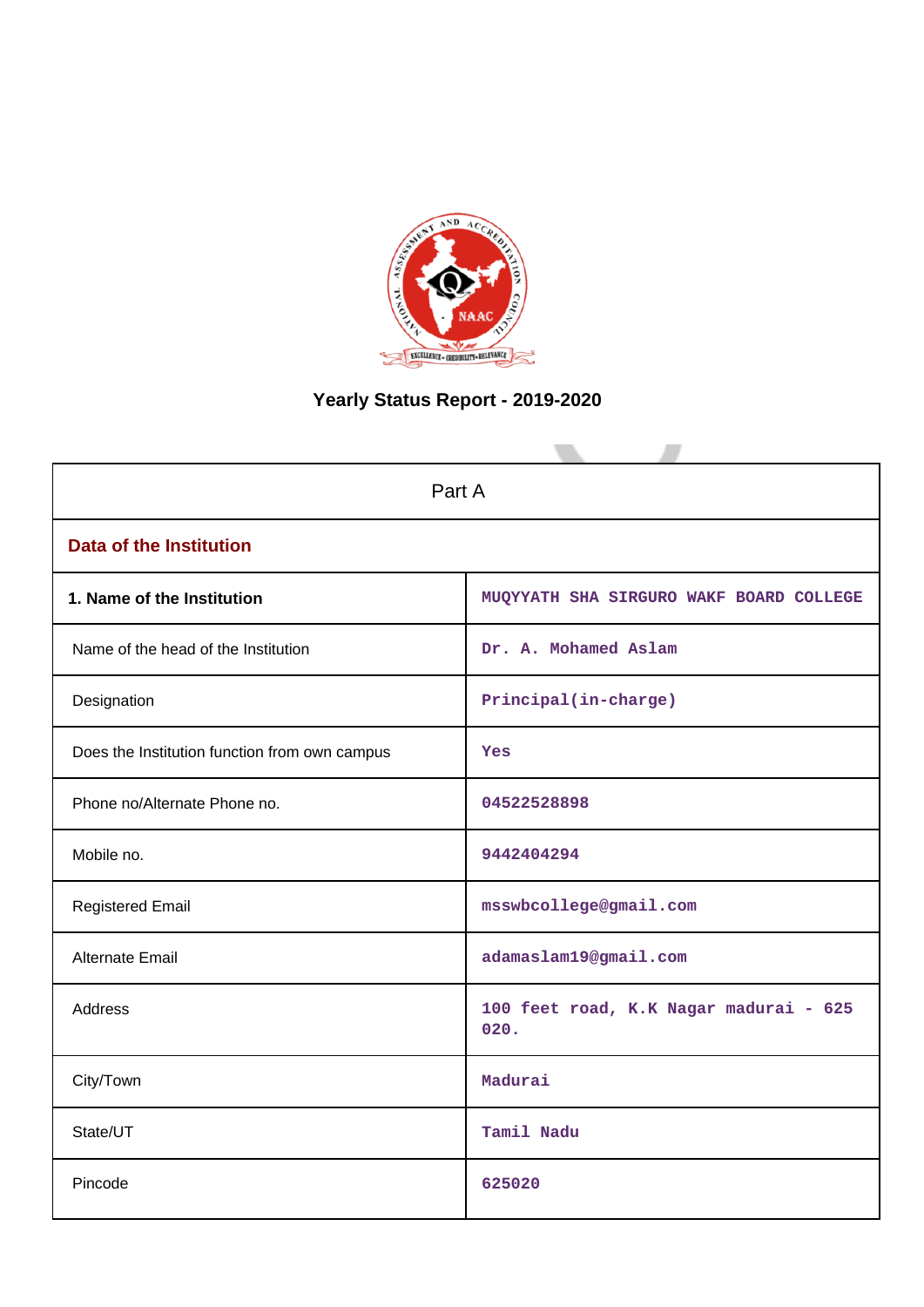| 2. Institutional Status                                  |       |             |                                                                       |                                |             |  |
|----------------------------------------------------------|-------|-------------|-----------------------------------------------------------------------|--------------------------------|-------------|--|
| Affiliated / Constituent                                 |       |             | Affiliated                                                            |                                |             |  |
| Type of Institution                                      |       |             | Co-education                                                          |                                |             |  |
| Location                                                 |       |             | Urban                                                                 |                                |             |  |
| <b>Financial Status</b>                                  |       |             |                                                                       | Self financed and grant-in-aid |             |  |
| Name of the IQAC co-ordinator/Director                   |       |             | Dr. R. Vaheedha Banu                                                  |                                |             |  |
| Phone no/Alternate Phone no.                             |       |             | 04522528898                                                           |                                |             |  |
| Mobile no.                                               |       |             |                                                                       | 9842473110                     |             |  |
| <b>Registered Email</b>                                  |       |             | rajathiaariz@gmail.com                                                |                                |             |  |
| Alternate Email                                          |       |             | msswbcollege@gmail.com                                                |                                |             |  |
| 3. Website Address                                       |       |             |                                                                       |                                |             |  |
| Web-link of the AQAR: (Previous Academic Year)           |       |             | http://msswbc.org/workarea/kcfinder/<br>upload/files/AQAR%2018-19.pdf |                                |             |  |
| 4. Whether Academic Calendar prepared during<br>the year |       |             | No                                                                    |                                |             |  |
| <b>5. Accrediation Details</b>                           |       |             |                                                                       |                                |             |  |
| Cycle                                                    | Grade | <b>CGPA</b> | Year of                                                               | Validity                       |             |  |
|                                                          |       |             | Accrediation                                                          | Period From                    | Period To   |  |
| $\mathbf{1}$                                             | $B+$  | 77.05       | 2003                                                                  | $16 - Sep - 2003$              | 15-Sep-2008 |  |
| $\overline{\mathbf{2}}$                                  | в     | 2.30        | 2016                                                                  | 25-May-2016                    | 24-May-2021 |  |

**6. Date of Establishment of IQAC** 16-Jul-2004

# **7. Internal Quality Assurance System**

| Quality initiatives by IQAC during the year for promoting quality culture                        |                                       |     |  |  |  |
|--------------------------------------------------------------------------------------------------|---------------------------------------|-----|--|--|--|
| Item / Title of the quality initiative by<br>IQAC.                                               | Number of participants/ beneficiaries |     |  |  |  |
| Orientation Program<br>conducted for freshers<br>(First year students at<br>the beginning of the | $20 - Jun - 2019$                     | 928 |  |  |  |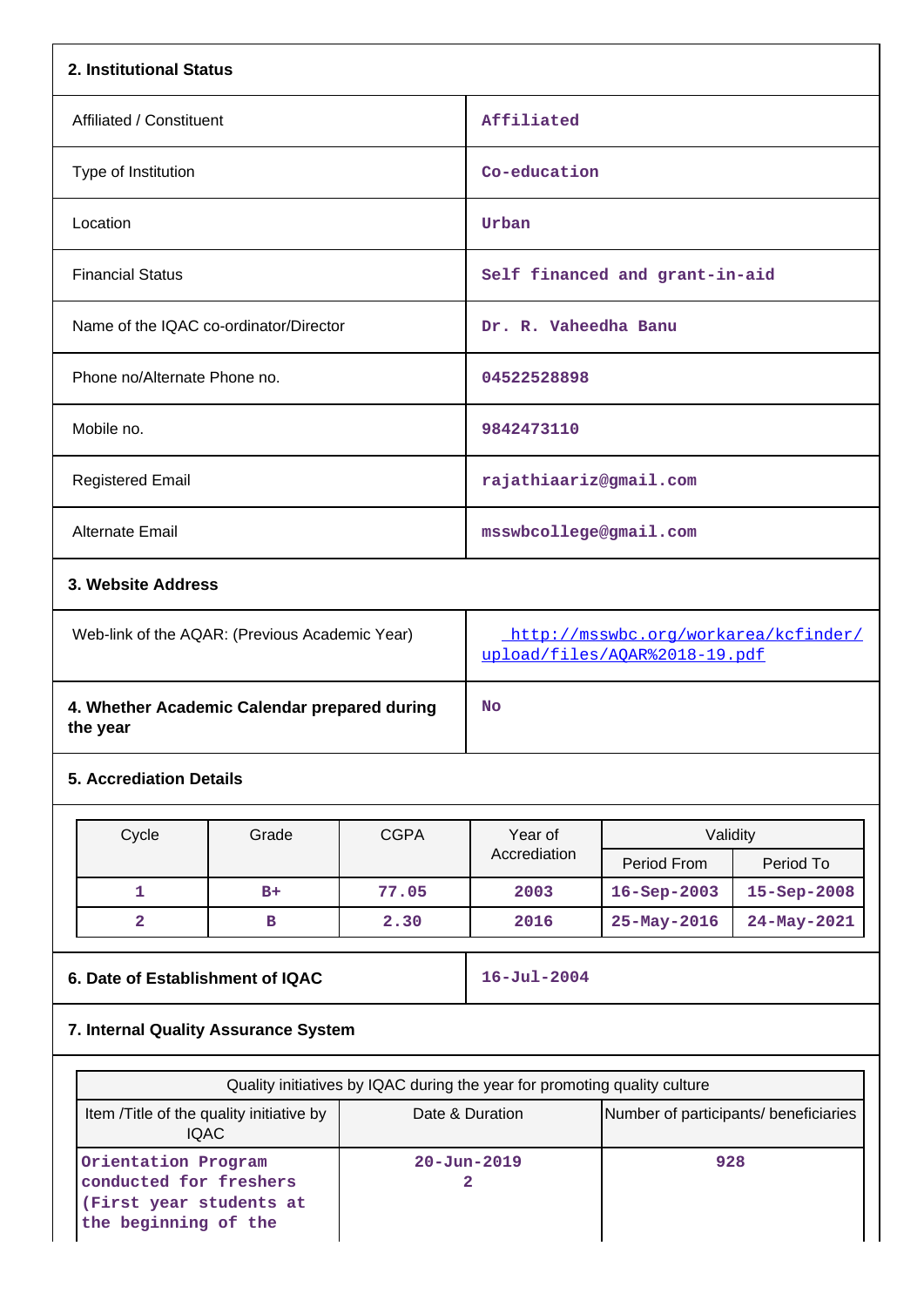| reopening)                                                                                                                                                                                                                                               |             |                                   |                         |                                |              |
|----------------------------------------------------------------------------------------------------------------------------------------------------------------------------------------------------------------------------------------------------------|-------------|-----------------------------------|-------------------------|--------------------------------|--------------|
| IQAC meeting with<br>Principal                                                                                                                                                                                                                           |             |                                   | $26 - Aug - 2019$<br>1. |                                | 7            |
| IQAC meeting with<br>Principal                                                                                                                                                                                                                           |             | $15 - Oct - 2020$<br>$\mathbf{1}$ |                         | 7                              |              |
| IQAC meeting with<br>Principal and Head of the<br>Department                                                                                                                                                                                             |             |                                   | $26 - Nov - 2020$<br>1  |                                | 20           |
|                                                                                                                                                                                                                                                          |             |                                   | View File               |                                |              |
| 8. Provide the list of funds by Central/ State Government- UGC/CSIR/DST/DBT/ICMR/TEQIP/World<br><b>Bank/CPE of UGC etc.</b>                                                                                                                              |             |                                   |                         |                                |              |
| Institution/Departmen<br>t/Faculty                                                                                                                                                                                                                       | Scheme      |                                   | <b>Funding Agency</b>   | Year of award with<br>duration | Amount       |
| Nil                                                                                                                                                                                                                                                      | $\mathbf 0$ |                                   | <b>Nil</b>              | 2020<br>$\mathbf{0}$           | $\mathbf{0}$ |
|                                                                                                                                                                                                                                                          |             | No Files Uploaded !!!             |                         |                                |              |
| 9. Whether composition of IQAC as per latest<br><b>NAAC</b> guidelines:                                                                                                                                                                                  |             |                                   | Yes                     |                                |              |
| Upload latest notification of formation of IQAC<br>10. Number of IQAC meetings held during the<br>year :                                                                                                                                                 |             |                                   | View File<br>3          |                                |              |
| The minutes of IQAC meeting and compliances to the<br>decisions have been uploaded on the institutional<br>website                                                                                                                                       |             |                                   | Yes                     |                                |              |
| Upload the minutes of meeting and action taken report                                                                                                                                                                                                    |             |                                   | View File               |                                |              |
| 11. Whether IQAC received funding from any of<br>the funding agency to support its activities<br>during the year?                                                                                                                                        |             |                                   | <b>No</b>               |                                |              |
| 12. Significant contributions made by IQAC during the current year(maximum five bullets)                                                                                                                                                                 |             |                                   |                         |                                |              |
| Students discipline maintained in the campus Encouraged to register as research<br>guide Encouraged the students regarding 100 attendance Discussed with head of the<br>Departments of all departments to conduct programmes such as career counselling, |             |                                   |                         |                                |              |

**club establishment, Skill development programmes.**

# [View File](https://assessmentonline.naac.gov.in/public/Postacc/Contribution/9012_Contribution.xlsx)

**13. Plan of action chalked out by the IQAC in the beginning of the academic year towards Quality Enhancement and outcome achieved by the end of the academic year**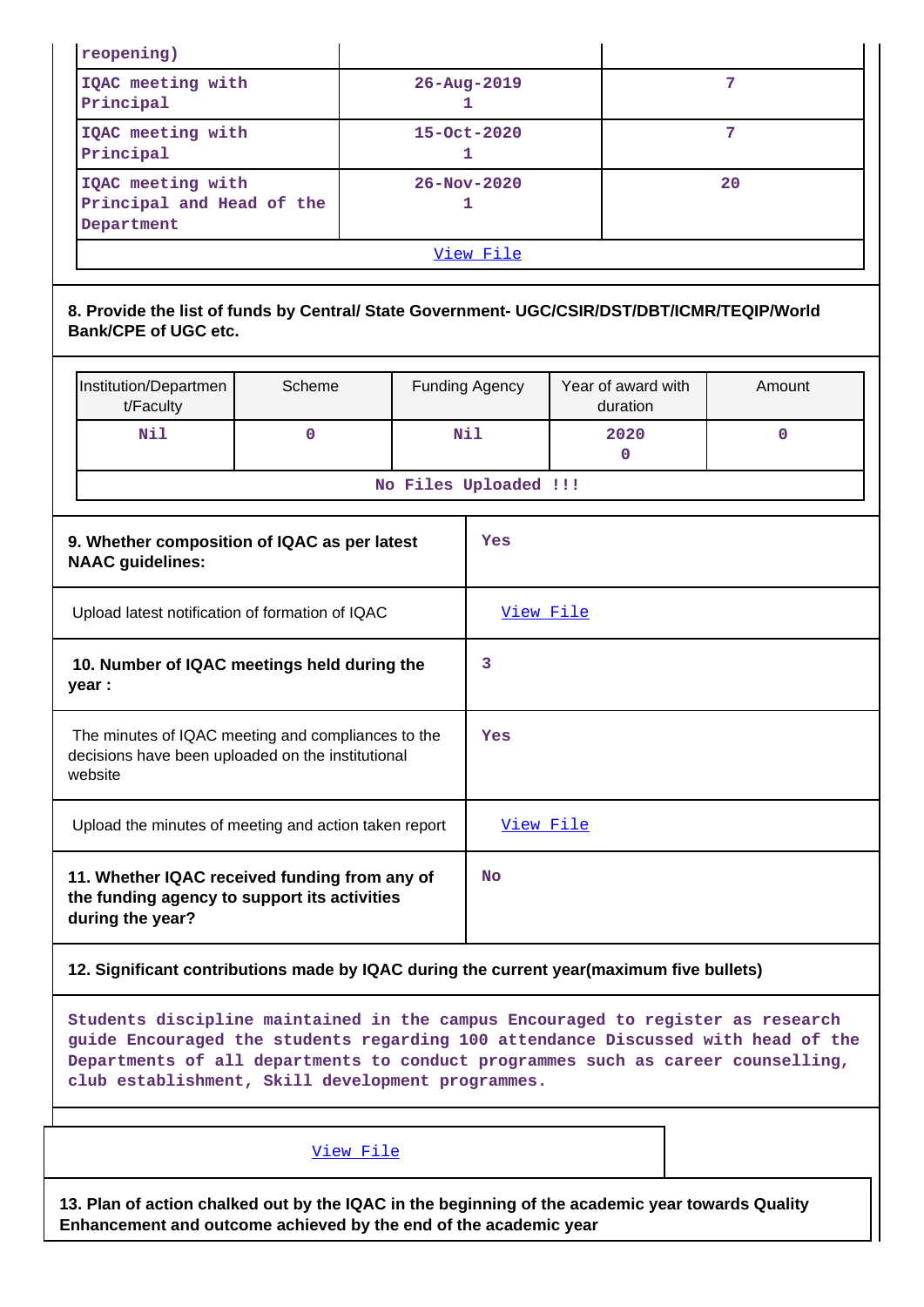| Plan of Action                                                                                                       | Achivements/Outcomes                                                   |  |  |
|----------------------------------------------------------------------------------------------------------------------|------------------------------------------------------------------------|--|--|
| To monitor our campus as green                                                                                       | Maintained as green campus, separate<br>workers allotted for gardening |  |  |
| To get feedback from students and<br>parents                                                                         | Collected feedback forms from students<br>and parents                  |  |  |
| To complete and upload AQAR before<br>December for the current academic year                                         | Submitted AQAR in the month of March                                   |  |  |
|                                                                                                                      | View File                                                              |  |  |
| 14. Whether AQAR was placed before statutory<br>body?                                                                | Yes                                                                    |  |  |
| Name of Statutory Body                                                                                               | <b>Meeting Date</b>                                                    |  |  |
| Staff Council                                                                                                        | $12 - \text{Mar} - 2020$                                               |  |  |
| 15. Whether NAAC/or any other accredited<br>body(s) visited IQAC or interacted with it to<br>assess the functioning? | <b>No</b>                                                              |  |  |
| 16. Whether institutional data submitted to<br><b>AISHE:</b>                                                         | Yes                                                                    |  |  |
| Year of Submission                                                                                                   | 2019                                                                   |  |  |
| Date of Submission                                                                                                   | $07 - Feb - 2019$                                                      |  |  |
| 17. Does the Institution have Management<br><b>Information System?</b>                                               | <b>No</b>                                                              |  |  |

**Part B** 

# **CRITERION I – CURRICULAR ASPECTS**

**1.1 – Curriculum Planning and Implementation**

 1.1.1 – Institution has the mechanism for well planned curriculum delivery and documentation. Explain in 500 words

 **• Our institution is an affiliated college of Madurai Kamaraj University. We follow the curriculum framed by the University. The University has revised its curriculum in the academic year 2018 – 2019. • The newly framed curriculum will bring out the following result and which in turn will help the national possesses a very good human capital. 3 • Students will be able to exhibit their knowledge in relation to the fundamental and technical concepts of their core subjects and subject electives. • Students will apply the basic theories of core subjects in critical thinking and problem solving processes. • Students will demonstrate an awareness of their role in the environment. • Students will be able to develop a sense of social responsibility and a capacity for social service. • Students will demonstrate an understanding of their personal interests, abilities, Strengths and weakness as they pertain to professional career fields. • The course papers are designed in such a way that each course paper contains five units only with equal weightage of marks. • Aalima Course**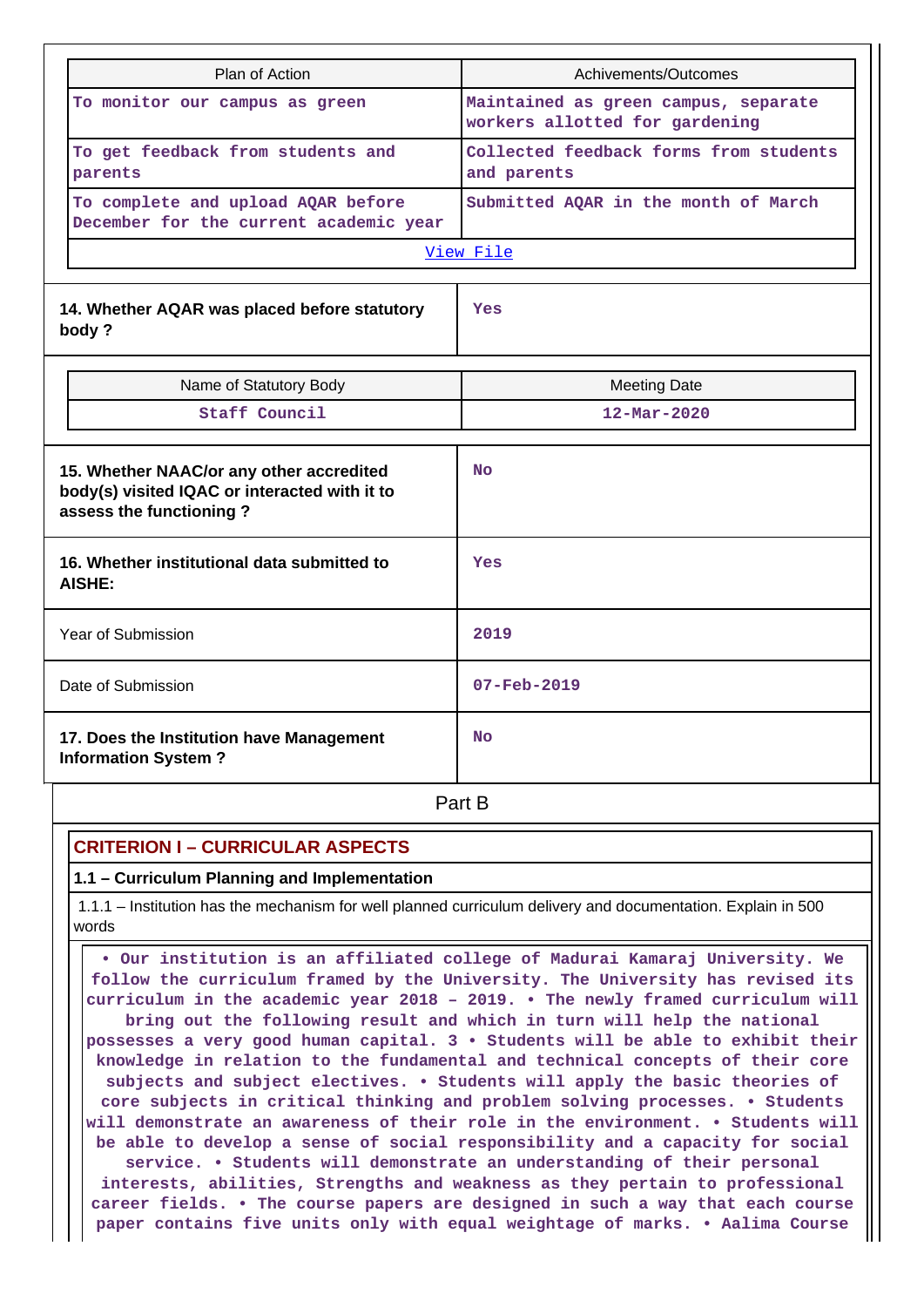| has been introduced in the academic year 2018-2019. It is offered as a free<br>course for minority girl students. It is a job oriented courses which equips<br>them to be employed as teachers of Islamic Sciences. Curriculum Delivery |                                                  |                                                                                |  |  |  |  |  |  |
|-----------------------------------------------------------------------------------------------------------------------------------------------------------------------------------------------------------------------------------------|--------------------------------------------------|--------------------------------------------------------------------------------|--|--|--|--|--|--|
| 1.1.2 - Certificate/ Diploma Courses introduced during the academic year                                                                                                                                                                |                                                  |                                                                                |  |  |  |  |  |  |
| Certificate<br>Diploma Courses                                                                                                                                                                                                          | Dates of<br>Duration<br>Introduction             | <b>Skill</b><br>Focus on employ<br>ability/entreprene<br>Development<br>urship |  |  |  |  |  |  |
| Nil<br>Nil                                                                                                                                                                                                                              | Nil<br>$\mathbf 0$                               | $\mathbf 0$<br>0                                                               |  |  |  |  |  |  |
| 1.2 - Academic Flexibility                                                                                                                                                                                                              |                                                  |                                                                                |  |  |  |  |  |  |
| 1.2.1 - New programmes/courses introduced during the academic year                                                                                                                                                                      |                                                  |                                                                                |  |  |  |  |  |  |
| Programme/Course                                                                                                                                                                                                                        | Programme Specialization                         | Dates of Introduction                                                          |  |  |  |  |  |  |
| <b>Nill</b>                                                                                                                                                                                                                             | Nil                                              | Nill                                                                           |  |  |  |  |  |  |
|                                                                                                                                                                                                                                         | No file uploaded.                                |                                                                                |  |  |  |  |  |  |
| 1.2.2 - Programmes in which Choice Based Credit System (CBCS)/Elective course system implemented at the<br>affiliated Colleges (if applicable) during the academic year.                                                                |                                                  |                                                                                |  |  |  |  |  |  |
| Name of programmes adopting<br><b>CBCS</b>                                                                                                                                                                                              | Programme Specialization                         | Date of implementation of<br><b>CBCS/Elective Course System</b>                |  |  |  |  |  |  |
| <b>BA</b>                                                                                                                                                                                                                               | History                                          | 16/06/2019                                                                     |  |  |  |  |  |  |
| <b>BA</b>                                                                                                                                                                                                                               | Economics Tamil Medium                           | 16/06/2019                                                                     |  |  |  |  |  |  |
| <b>BA</b>                                                                                                                                                                                                                               | <b>Economics English</b><br>16/06/2019<br>medium |                                                                                |  |  |  |  |  |  |
| <b>BCom</b>                                                                                                                                                                                                                             | Commerce                                         | 16/06/2019                                                                     |  |  |  |  |  |  |
| <b>BSC</b>                                                                                                                                                                                                                              | Mathematics                                      | 16/06/2019                                                                     |  |  |  |  |  |  |
| <b>BSC</b>                                                                                                                                                                                                                              | Physics                                          | 16/06/2019                                                                     |  |  |  |  |  |  |
| <b>BSC</b>                                                                                                                                                                                                                              | Chemistry                                        | 16/06/2019                                                                     |  |  |  |  |  |  |
| <b>BSC</b>                                                                                                                                                                                                                              | Zoology                                          | 16/06/2019                                                                     |  |  |  |  |  |  |
| <b>MA</b>                                                                                                                                                                                                                               | English                                          | 16/06/2019                                                                     |  |  |  |  |  |  |
| <b>MCom</b>                                                                                                                                                                                                                             | Commerce                                         | 16/06/2019                                                                     |  |  |  |  |  |  |
| MPhil                                                                                                                                                                                                                                   | English                                          | 16/06/2019                                                                     |  |  |  |  |  |  |
| PhD or DPhil                                                                                                                                                                                                                            | English                                          | 16/06/2019                                                                     |  |  |  |  |  |  |
| <b>BA</b>                                                                                                                                                                                                                               | Tamil                                            | 16/06/2019                                                                     |  |  |  |  |  |  |
| <b>BA</b>                                                                                                                                                                                                                               | English                                          | 16/06/2019                                                                     |  |  |  |  |  |  |
| <b>BCom</b>                                                                                                                                                                                                                             | Commerce                                         | 16/06/2019                                                                     |  |  |  |  |  |  |
| <b>BCom</b>                                                                                                                                                                                                                             | Computer Application                             | 16/06/2019                                                                     |  |  |  |  |  |  |
| <b>BCA</b>                                                                                                                                                                                                                              | Computer Application                             | 16/06/2019                                                                     |  |  |  |  |  |  |
| <b>BSC</b>                                                                                                                                                                                                                              | Computer Science                                 | 16/06/2019                                                                     |  |  |  |  |  |  |
| <b>BBA</b>                                                                                                                                                                                                                              | <b>Business Admintration</b>                     | 16/06/2019                                                                     |  |  |  |  |  |  |
| <b>PGDCA</b>                                                                                                                                                                                                                            | Diploma in Computer<br>application               | 16/06/2019                                                                     |  |  |  |  |  |  |
| 1.2.3 - Students enrolled in Certificate/ Diploma Courses introduced during the year                                                                                                                                                    |                                                  |                                                                                |  |  |  |  |  |  |
|                                                                                                                                                                                                                                         | Certificate                                      | Diploma Course                                                                 |  |  |  |  |  |  |
| Number of Students                                                                                                                                                                                                                      | Nil                                              | Nil                                                                            |  |  |  |  |  |  |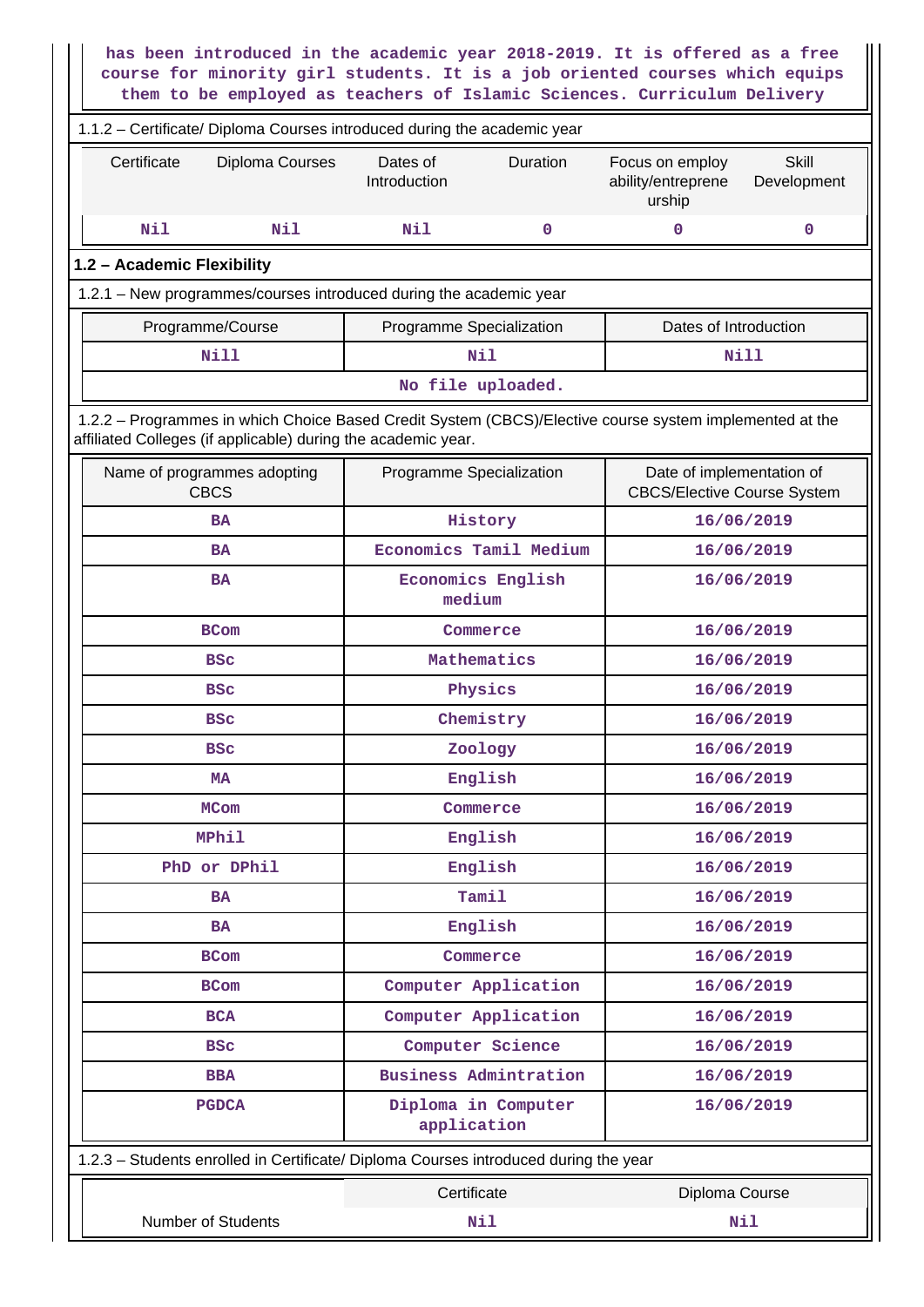| 1.3 - Curriculum Enrichment                                                                                                                                                                                                                                                                                                                                                                                                                                         |                             |                              |                   |  |                                   |                                                                                 |
|---------------------------------------------------------------------------------------------------------------------------------------------------------------------------------------------------------------------------------------------------------------------------------------------------------------------------------------------------------------------------------------------------------------------------------------------------------------------|-----------------------------|------------------------------|-------------------|--|-----------------------------------|---------------------------------------------------------------------------------|
| 1.3.1 - Value-added courses imparting transferable and life skills offered during the year                                                                                                                                                                                                                                                                                                                                                                          |                             |                              |                   |  |                                   |                                                                                 |
| <b>Value Added Courses</b>                                                                                                                                                                                                                                                                                                                                                                                                                                          |                             | Date of Introduction         |                   |  |                                   | Number of Students Enrolled                                                     |
| 0                                                                                                                                                                                                                                                                                                                                                                                                                                                                   |                             |                              | Nill              |  |                                   | Nill                                                                            |
| No file uploaded.                                                                                                                                                                                                                                                                                                                                                                                                                                                   |                             |                              |                   |  |                                   |                                                                                 |
| 1.3.2 - Field Projects / Internships under taken during the year                                                                                                                                                                                                                                                                                                                                                                                                    |                             |                              |                   |  |                                   |                                                                                 |
| Project/Programme Title                                                                                                                                                                                                                                                                                                                                                                                                                                             |                             | Programme Specialization     |                   |  |                                   | No. of students enrolled for Field<br>Projects / Internships                    |
| <b>Nill</b>                                                                                                                                                                                                                                                                                                                                                                                                                                                         |                             |                              | Nil               |  |                                   | <b>Nill</b>                                                                     |
|                                                                                                                                                                                                                                                                                                                                                                                                                                                                     |                             |                              | No file uploaded. |  |                                   |                                                                                 |
| 1.4 - Feedback System                                                                                                                                                                                                                                                                                                                                                                                                                                               |                             |                              |                   |  |                                   |                                                                                 |
| 1.4.1 – Whether structured feedback received from all the stakeholders.                                                                                                                                                                                                                                                                                                                                                                                             |                             |                              |                   |  |                                   |                                                                                 |
| <b>Students</b>                                                                                                                                                                                                                                                                                                                                                                                                                                                     |                             |                              |                   |  | Yes                               |                                                                                 |
| <b>Teachers</b>                                                                                                                                                                                                                                                                                                                                                                                                                                                     |                             |                              |                   |  | Yes                               |                                                                                 |
| Employers                                                                                                                                                                                                                                                                                                                                                                                                                                                           |                             |                              |                   |  | No                                |                                                                                 |
| Alumni                                                                                                                                                                                                                                                                                                                                                                                                                                                              |                             |                              |                   |  | Yes                               |                                                                                 |
| Parents                                                                                                                                                                                                                                                                                                                                                                                                                                                             |                             |                              |                   |  | Yes                               |                                                                                 |
| 1.4.2 - How the feedback obtained is being analyzed and utilized for overall development of the institution?<br>(maximum 500 words)                                                                                                                                                                                                                                                                                                                                 |                             |                              |                   |  |                                   |                                                                                 |
| <b>Feedback Obtained</b>                                                                                                                                                                                                                                                                                                                                                                                                                                            |                             |                              |                   |  |                                   |                                                                                 |
| feedback on Teachers and on curriculum are collected at end of the academic<br>year. Alumni and Parents feedback are also acquired through parent teachers<br>meetings. All the feedback are analysed by the HODs of the department, brought<br>to the notice of the Principal. The Constructive suggestions in the feedback<br>of the institution. Some grievances mentioned in the feedback are analysed and<br>corrective measures are taken into consideration. |                             |                              |                   |  |                                   | are discussed and corrective measures are initiated for the overall improvement |
| <b>CRITERION II – TEACHING- LEARNING AND EVALUATION</b>                                                                                                                                                                                                                                                                                                                                                                                                             |                             |                              |                   |  |                                   |                                                                                 |
| 2.1 - Student Enrolment and Profile                                                                                                                                                                                                                                                                                                                                                                                                                                 |                             |                              |                   |  |                                   |                                                                                 |
| 2.1.1 - Demand Ratio during the year                                                                                                                                                                                                                                                                                                                                                                                                                                |                             |                              |                   |  |                                   |                                                                                 |
| Name of the<br>Programme                                                                                                                                                                                                                                                                                                                                                                                                                                            | Programme<br>Specialization | Number of seats<br>available |                   |  | Number of<br>Application received | <b>Students Enrolled</b>                                                        |
| <b>MCom</b>                                                                                                                                                                                                                                                                                                                                                                                                                                                         | Commerce                    |                              | 43                |  | 31                                | 24                                                                              |
| <b>MA</b>                                                                                                                                                                                                                                                                                                                                                                                                                                                           | English                     |                              | 43                |  | 28                                | 13                                                                              |
| <b>BSC</b>                                                                                                                                                                                                                                                                                                                                                                                                                                                          | Zoology                     |                              | 46                |  | 206                               | 44                                                                              |
| <b>BSC</b>                                                                                                                                                                                                                                                                                                                                                                                                                                                          | Chemsitry                   |                              | 46                |  | 210                               | 45                                                                              |
| <b>BSC</b>                                                                                                                                                                                                                                                                                                                                                                                                                                                          | Physics                     |                              | 46                |  | 198                               | 44                                                                              |
| <b>BSC</b>                                                                                                                                                                                                                                                                                                                                                                                                                                                          | Maths                       |                              | 46                |  | 96                                | 36                                                                              |
| <b>BCom</b>                                                                                                                                                                                                                                                                                                                                                                                                                                                         | Commerce                    |                              | 72                |  | 621                               | 70                                                                              |
| <b>BA</b>                                                                                                                                                                                                                                                                                                                                                                                                                                                           | Economics<br>english medium |                              | 72                |  | 260                               | 63                                                                              |
|                                                                                                                                                                                                                                                                                                                                                                                                                                                                     |                             |                              |                   |  |                                   |                                                                                 |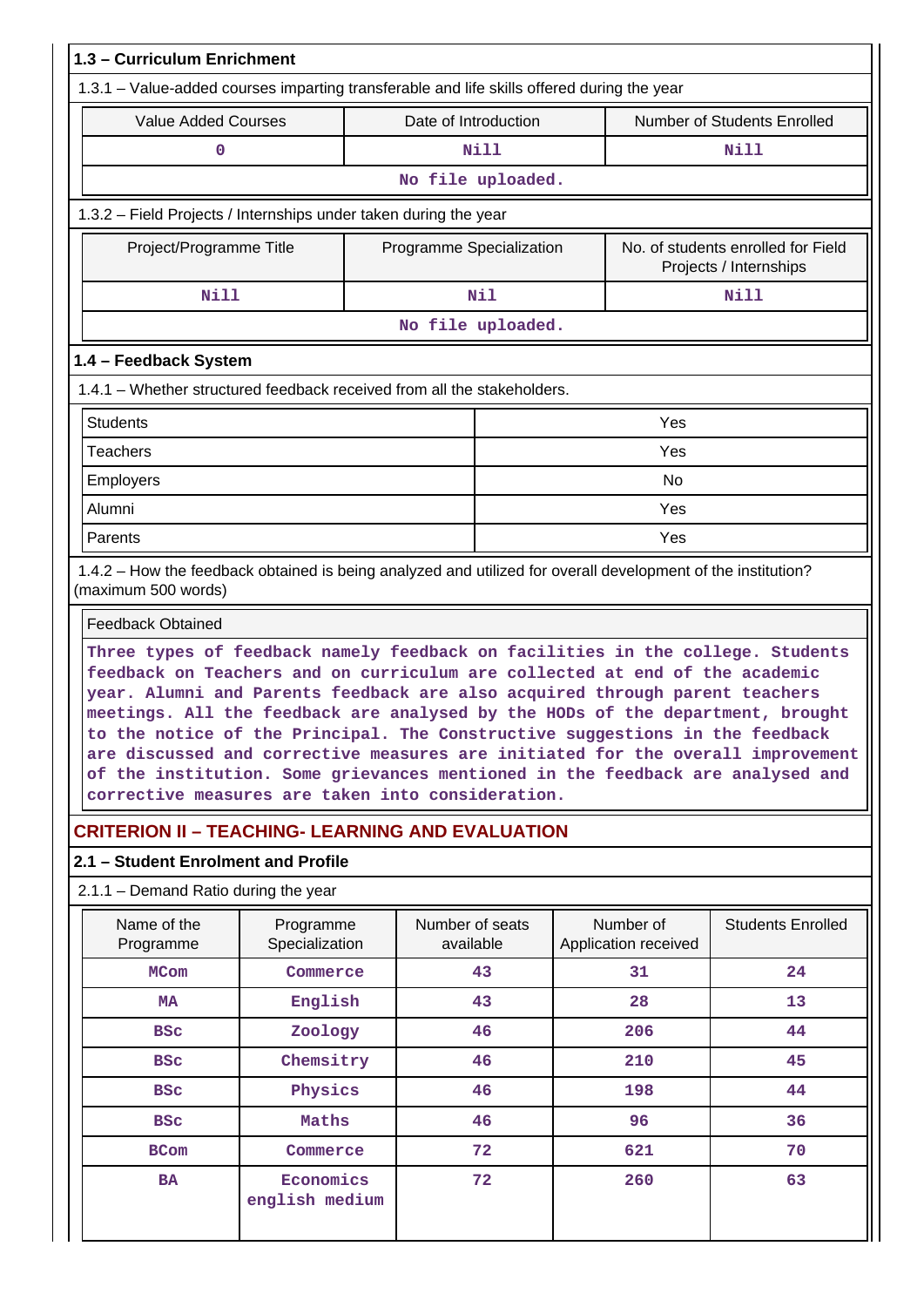| Economics<br>72<br>BA<br>Tamil Medium                                                                                                                                                                                                                                                                                                                                                                                                                                                                                                                                                                                                                                                                                                                                                                                                                                                                                                                                                                                                                                                                                                                                                                                                                                                                                                                                                                                                                                                                                                                                                                                                                                                                                                                                                                                                                                                                                                                                                                                               |                                                              | 256 | 67                                                           |                                        |                                                                                                  |                                             |                                                                                                                          |
|-------------------------------------------------------------------------------------------------------------------------------------------------------------------------------------------------------------------------------------------------------------------------------------------------------------------------------------------------------------------------------------------------------------------------------------------------------------------------------------------------------------------------------------------------------------------------------------------------------------------------------------------------------------------------------------------------------------------------------------------------------------------------------------------------------------------------------------------------------------------------------------------------------------------------------------------------------------------------------------------------------------------------------------------------------------------------------------------------------------------------------------------------------------------------------------------------------------------------------------------------------------------------------------------------------------------------------------------------------------------------------------------------------------------------------------------------------------------------------------------------------------------------------------------------------------------------------------------------------------------------------------------------------------------------------------------------------------------------------------------------------------------------------------------------------------------------------------------------------------------------------------------------------------------------------------------------------------------------------------------------------------------------------------|--------------------------------------------------------------|-----|--------------------------------------------------------------|----------------------------------------|--------------------------------------------------------------------------------------------------|---------------------------------------------|--------------------------------------------------------------------------------------------------------------------------|
| <b>BA</b>                                                                                                                                                                                                                                                                                                                                                                                                                                                                                                                                                                                                                                                                                                                                                                                                                                                                                                                                                                                                                                                                                                                                                                                                                                                                                                                                                                                                                                                                                                                                                                                                                                                                                                                                                                                                                                                                                                                                                                                                                           | 72<br>History                                                |     | 372                                                          | 70                                     |                                                                                                  |                                             |                                                                                                                          |
|                                                                                                                                                                                                                                                                                                                                                                                                                                                                                                                                                                                                                                                                                                                                                                                                                                                                                                                                                                                                                                                                                                                                                                                                                                                                                                                                                                                                                                                                                                                                                                                                                                                                                                                                                                                                                                                                                                                                                                                                                                     |                                                              |     |                                                              | View File                              |                                                                                                  |                                             |                                                                                                                          |
| 2.2 - Catering to Student Diversity                                                                                                                                                                                                                                                                                                                                                                                                                                                                                                                                                                                                                                                                                                                                                                                                                                                                                                                                                                                                                                                                                                                                                                                                                                                                                                                                                                                                                                                                                                                                                                                                                                                                                                                                                                                                                                                                                                                                                                                                 |                                                              |     |                                                              |                                        |                                                                                                  |                                             |                                                                                                                          |
| 2.2.1 - Student - Full time teacher ratio (current year data)                                                                                                                                                                                                                                                                                                                                                                                                                                                                                                                                                                                                                                                                                                                                                                                                                                                                                                                                                                                                                                                                                                                                                                                                                                                                                                                                                                                                                                                                                                                                                                                                                                                                                                                                                                                                                                                                                                                                                                       |                                                              |     |                                                              |                                        |                                                                                                  |                                             |                                                                                                                          |
| Year                                                                                                                                                                                                                                                                                                                                                                                                                                                                                                                                                                                                                                                                                                                                                                                                                                                                                                                                                                                                                                                                                                                                                                                                                                                                                                                                                                                                                                                                                                                                                                                                                                                                                                                                                                                                                                                                                                                                                                                                                                | Number of<br>students enrolled<br>in the institution<br>(UG) |     | Number of<br>students enrolled<br>in the institution<br>(PG) |                                        | Number of<br>fulltime teachers<br>available in the<br>institution<br>teaching only UG<br>courses |                                             | Number of<br>fulltime teachers<br>teachers<br>teaching both UG<br>available in the<br>and PG courses<br>teaching only PG |
| 2019                                                                                                                                                                                                                                                                                                                                                                                                                                                                                                                                                                                                                                                                                                                                                                                                                                                                                                                                                                                                                                                                                                                                                                                                                                                                                                                                                                                                                                                                                                                                                                                                                                                                                                                                                                                                                                                                                                                                                                                                                                | 2340                                                         |     | 82                                                           | 85                                     |                                                                                                  | 4                                           | 12                                                                                                                       |
| 2.3 - Teaching - Learning Process                                                                                                                                                                                                                                                                                                                                                                                                                                                                                                                                                                                                                                                                                                                                                                                                                                                                                                                                                                                                                                                                                                                                                                                                                                                                                                                                                                                                                                                                                                                                                                                                                                                                                                                                                                                                                                                                                                                                                                                                   |                                                              |     |                                                              |                                        |                                                                                                  |                                             |                                                                                                                          |
| 2.3.1 - Percentage of teachers using ICT for effective teaching with Learning Management Systems (LMS), E-<br>learning resources etc. (current year data)                                                                                                                                                                                                                                                                                                                                                                                                                                                                                                                                                                                                                                                                                                                                                                                                                                                                                                                                                                                                                                                                                                                                                                                                                                                                                                                                                                                                                                                                                                                                                                                                                                                                                                                                                                                                                                                                           |                                                              |     |                                                              |                                        |                                                                                                  |                                             |                                                                                                                          |
| Number of<br><b>Teachers on Roll</b>                                                                                                                                                                                                                                                                                                                                                                                                                                                                                                                                                                                                                                                                                                                                                                                                                                                                                                                                                                                                                                                                                                                                                                                                                                                                                                                                                                                                                                                                                                                                                                                                                                                                                                                                                                                                                                                                                                                                                                                                | Number of<br>teachers using<br>ICT (LMS, e-<br>Resources)    |     | <b>ICT Tools and</b><br>resources<br>available               | Number of ICT<br>enabled<br>Classrooms |                                                                                                  | Numberof smart<br>classrooms                | E-resources and<br>techniques used                                                                                       |
| <b>Nill</b>                                                                                                                                                                                                                                                                                                                                                                                                                                                                                                                                                                                                                                                                                                                                                                                                                                                                                                                                                                                                                                                                                                                                                                                                                                                                                                                                                                                                                                                                                                                                                                                                                                                                                                                                                                                                                                                                                                                                                                                                                         | Nill                                                         |     | Nill                                                         | Nill                                   |                                                                                                  | Nill                                        | Nill                                                                                                                     |
|                                                                                                                                                                                                                                                                                                                                                                                                                                                                                                                                                                                                                                                                                                                                                                                                                                                                                                                                                                                                                                                                                                                                                                                                                                                                                                                                                                                                                                                                                                                                                                                                                                                                                                                                                                                                                                                                                                                                                                                                                                     |                                                              |     |                                                              | No file uploaded.                      |                                                                                                  |                                             |                                                                                                                          |
|                                                                                                                                                                                                                                                                                                                                                                                                                                                                                                                                                                                                                                                                                                                                                                                                                                                                                                                                                                                                                                                                                                                                                                                                                                                                                                                                                                                                                                                                                                                                                                                                                                                                                                                                                                                                                                                                                                                                                                                                                                     |                                                              |     |                                                              | No file uploaded.                      |                                                                                                  |                                             |                                                                                                                          |
| 2.3.2 - Students mentoring system available in the institution? Give details. (maximum 500 words)                                                                                                                                                                                                                                                                                                                                                                                                                                                                                                                                                                                                                                                                                                                                                                                                                                                                                                                                                                                                                                                                                                                                                                                                                                                                                                                                                                                                                                                                                                                                                                                                                                                                                                                                                                                                                                                                                                                                   |                                                              |     |                                                              |                                        |                                                                                                  |                                             |                                                                                                                          |
| Yes, Teacher Guardian Scheme is put into practice in the institute wherein 15 to 20 students are assigned to a<br>faculty member who acts as their mentor for the entire programme duration. Mentor regularly interacts with the<br>students and monitor their academic performance and attendance. Personal issues of concern are well looked<br>after by the class advisor/mentors. The critical cases are handled by first year in charges. This way the students<br>realize their responsibilities at the early stage itself. Mentoring system is followed by all departments from the<br>second year onwards. The students are given guidance for career, personal, besides academic matters. A<br>special arrangement also, is made available to the students to deal with psychosocial issues arising in cases like<br>single parenting, bread earner in the family etc. The meetings of mentorship are conducted every month, in<br>which students meet their mentors for academic and personal issues. The students who have less attendance<br>and who have missed their internal tests are paid special attention from mentors side. Even the students with<br>many issues are asked to call parents for parents- mentor meetings. The role of the mentor is to nurture the<br>students and guide them for any issues they are coming across. Students with personal/family problems if any,<br>are given counselling and support by a professional counsellor. Such students are given counselling by the<br>mentors and the subject teachers and remedial lectures are conducted. Students are supported and guided both<br>in co-curricular and extracurricular activities. The mentors of the class converse with each and every student<br>individually and supports them in all the possible ways to enrich their academic performance. The mentors<br>always keeps a check on the attendance of the student, the marks/grades obtained in the internals externals<br>examinations, and provides remedial coaching |                                                              |     |                                                              |                                        |                                                                                                  |                                             |                                                                                                                          |
| Number of students enrolled in the<br>institution                                                                                                                                                                                                                                                                                                                                                                                                                                                                                                                                                                                                                                                                                                                                                                                                                                                                                                                                                                                                                                                                                                                                                                                                                                                                                                                                                                                                                                                                                                                                                                                                                                                                                                                                                                                                                                                                                                                                                                                   |                                                              |     |                                                              | Number of fulltime teachers            |                                                                                                  |                                             | Mentor: Mentee Ratio                                                                                                     |
|                                                                                                                                                                                                                                                                                                                                                                                                                                                                                                                                                                                                                                                                                                                                                                                                                                                                                                                                                                                                                                                                                                                                                                                                                                                                                                                                                                                                                                                                                                                                                                                                                                                                                                                                                                                                                                                                                                                                                                                                                                     | 2422                                                         |     |                                                              | 101                                    |                                                                                                  |                                             | 1:24                                                                                                                     |
| 2.4 - Teacher Profile and Quality<br>2.4.1 - Number of full time teachers appointed during the year                                                                                                                                                                                                                                                                                                                                                                                                                                                                                                                                                                                                                                                                                                                                                                                                                                                                                                                                                                                                                                                                                                                                                                                                                                                                                                                                                                                                                                                                                                                                                                                                                                                                                                                                                                                                                                                                                                                                 |                                                              |     |                                                              |                                        |                                                                                                  |                                             |                                                                                                                          |
| No. of sanctioned<br>positions                                                                                                                                                                                                                                                                                                                                                                                                                                                                                                                                                                                                                                                                                                                                                                                                                                                                                                                                                                                                                                                                                                                                                                                                                                                                                                                                                                                                                                                                                                                                                                                                                                                                                                                                                                                                                                                                                                                                                                                                      | No. of filled positions                                      |     | Vacant positions                                             |                                        |                                                                                                  | Positions filled during<br>the current year | No. of faculty with<br>Ph.D                                                                                              |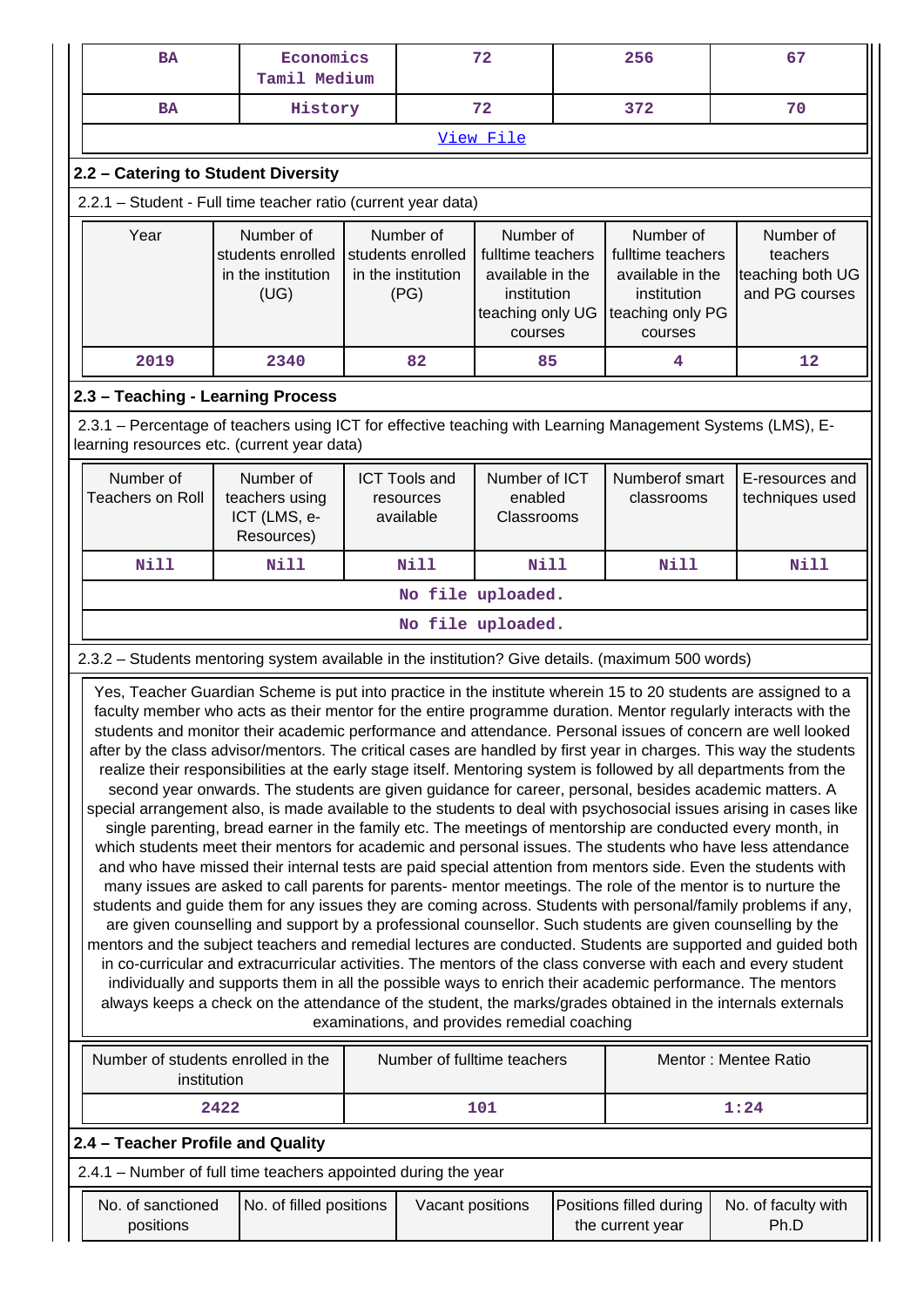| <b>Nill</b>                          | Nill                                                                    |                                                                                                                           | <b>Nill</b><br>Nill    |                        |  | Nill                                                                                                                |  |  |
|--------------------------------------|-------------------------------------------------------------------------|---------------------------------------------------------------------------------------------------------------------------|------------------------|------------------------|--|---------------------------------------------------------------------------------------------------------------------|--|--|
|                                      | International level from Government, recognised bodies during the year) |                                                                                                                           |                        |                        |  | 2.4.2 - Honours and recognition received by teachers (received awards, recognition, fellowships at State, National, |  |  |
| Year of Award                        |                                                                         | Name of full time teachers<br>Designation<br>receiving awards from<br>state level, national level,<br>international level |                        |                        |  | Name of the award,<br>fellowship, received from<br>Government or recognized<br>bodies                               |  |  |
| 2019                                 | Dr. K. Shameem<br>Rani                                                  |                                                                                                                           |                        | Associate<br>Professor |  | Senior Women<br>Scientist Award                                                                                     |  |  |
| 2019                                 | Dr. K. Shameem<br>Rani                                                  |                                                                                                                           |                        | Associate<br>Professor |  | Dr. APJ Abdul<br>Kalam Distinguished<br>fellow Award                                                                |  |  |
| 2019                                 | Dr. K. Shameem<br>Rani                                                  |                                                                                                                           |                        | Associate<br>Professor |  | 9th National<br>Conference on<br>Natural Sciences                                                                   |  |  |
| 2020                                 | Dr. K. Shameem<br>Rani                                                  |                                                                                                                           |                        | Associate<br>Professor |  | Bharat Ratna Dr.<br>Radhakrishnan Gold<br>Medal Award                                                               |  |  |
| 2020                                 | Dr. K. Shameem<br>Rani                                                  |                                                                                                                           |                        | Associate<br>Professor |  | Leadership<br><b>Excellence</b> and<br>Women Empowerment<br>Award                                                   |  |  |
| 2019                                 | Dr. A. Soundara<br>Rajan                                                |                                                                                                                           |                        | Associate<br>Professor |  | Leadership<br><b>Excellence</b> and<br>Women Empowerment<br>Award                                                   |  |  |
| 2019                                 | Dr. A. Soundara<br>Rajan                                                |                                                                                                                           | Associate<br>Professor |                        |  | Bharat Ratna Dr.<br>Abdul Kalam Gold<br>Medal                                                                       |  |  |
| 2019                                 | Dr. D. Devaki                                                           |                                                                                                                           |                        | Assistant<br>Professor |  | Dr. S.<br>Govindaraju<br>Endowment Prize-art<br>and Cultural<br>History                                             |  |  |
| 2020                                 | Dr. P. Rajapriya                                                        |                                                                                                                           |                        | Assistant<br>Professor |  | Best Assistant<br>professor award<br><b>GMRAF</b> awards 2020                                                       |  |  |
| 2020                                 | Dr. M. Dhoulath<br><b>Begum</b>                                         |                                                                                                                           |                        | Assistant<br>Professor |  | Dr. Abdul kalam<br>vision 2020                                                                                      |  |  |
|                                      |                                                                         |                                                                                                                           | View File              |                        |  |                                                                                                                     |  |  |
| 2.5 - Evaluation Process and Reforms |                                                                         |                                                                                                                           |                        |                        |  |                                                                                                                     |  |  |

# **2.5 – Evaluation Process and Reforms**

 2.5.1 – Number of days from the date of semester-end/ year- end examination till the declaration of results during the year

| Programme Name | Programme Code   | Semester/year | Last date of the last<br>semester-end/year-<br>end examination | Date of declaration of<br>results of semester-<br>end/year-end<br>examination |
|----------------|------------------|---------------|----------------------------------------------------------------|-------------------------------------------------------------------------------|
| <b>MCom</b>    | TMC8             | April 2020    | 24/03/2020                                                     | 09/10/2020                                                                    |
| MA             | TEN <sub>8</sub> | April 2020    | 24/03/2020                                                     | 09/10/2020                                                                    |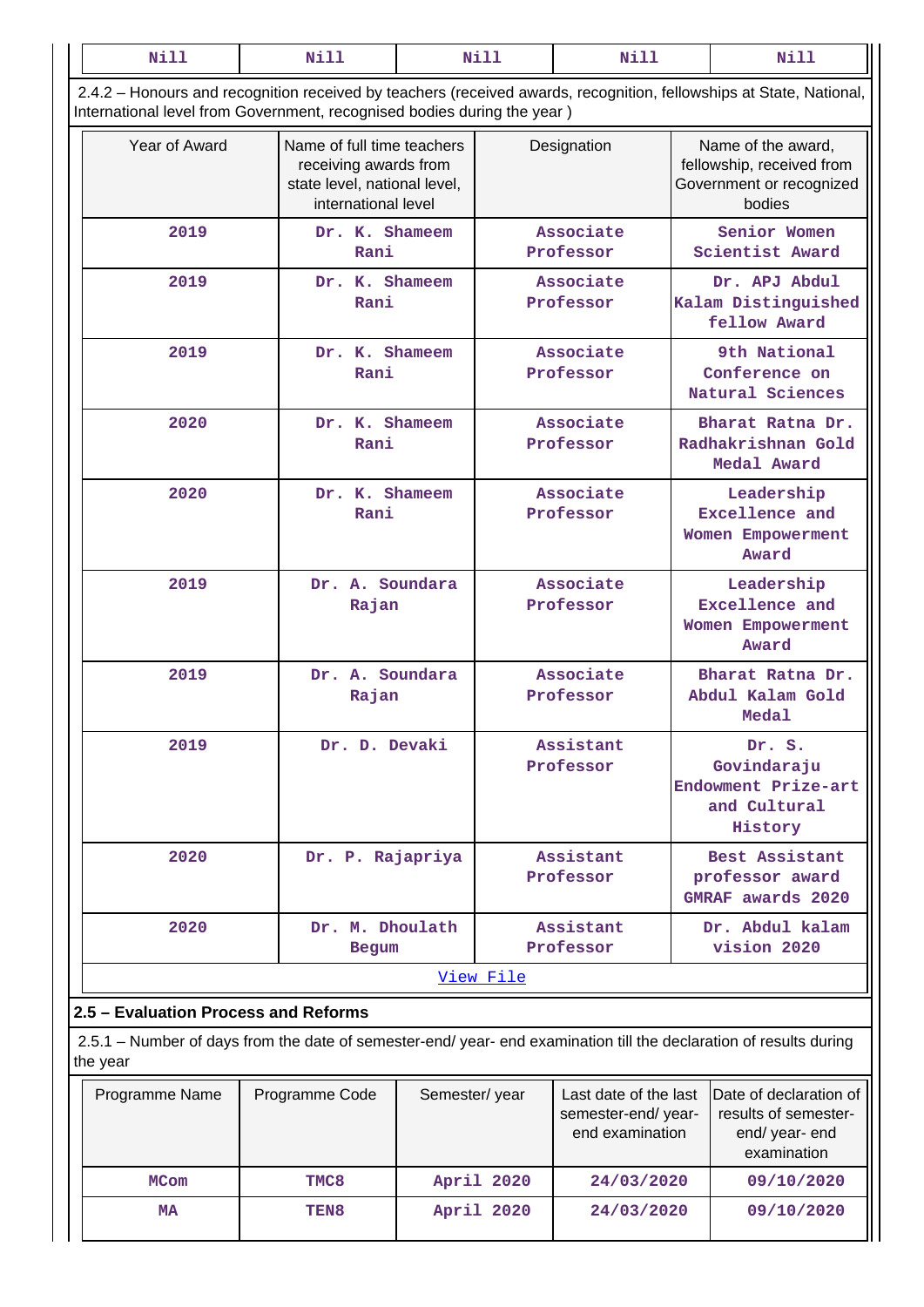| <b>BSC</b>  | SZY8             | April 2020 | 24/03/2020 | 09/10/2020 |  |  |  |
|-------------|------------------|------------|------------|------------|--|--|--|
| <b>BSC</b>  | SCH <sub>8</sub> | April 2020 | 24/03/2020 | 09/10/2020 |  |  |  |
| <b>BSC</b>  | SPH <sub>8</sub> | April 2020 | 24/03/2020 | 09/10/2020 |  |  |  |
| <b>BSC</b>  | SMT <sub>8</sub> | April 2020 | 24/03/2020 | 09/10/2020 |  |  |  |
| <b>BCom</b> | CCR <sub>8</sub> | April 2020 | 24/03/2020 | 09/10/2020 |  |  |  |
| <b>BA</b>   | AEC <sub>8</sub> | April 2020 | 24/03/2020 | 09/10/2020 |  |  |  |
| <b>BA</b>   | AEC <sub>8</sub> | April 2020 | 24/03/2020 | 09/10/2020 |  |  |  |
| <b>BA</b>   | AHS <sub>8</sub> | April 2020 | 24/03/2020 | 09/10/2020 |  |  |  |
|             | View File        |            |            |            |  |  |  |

2.5.2 – Reforms initiated on Continuous Internal Evaluation(CIE) system at the institutional level (250 words)

 **The performance of the students is assessed on a continuous basis by conducting two cycle tests per semester based on University norms. The average of both the cycle tests is taken into consideration. In addition to the tests, assignments seminars are also part of the CIE (Continuous Evaluation System). In 2018-19 a revised syllabus was introduced. Peer teaching is added newly as a part of CIE. For undergraduate and post graduate programmes our Institute conducts 2 Internal tests in addition with Submission of assignment, seminar and Peer teaching. External semester examination is for 75 marks which is conducted by the University. For laboratory evaluation of undergraduate students, the institute conducts One lab internal for 40 marks which is divided into 20 marks for the written exam and 10 marks for the written exam and 10 marks for day to day performance in the laboratory, External lab examination is conducted for 60 marks by the university.**

 2.5.3 – Academic calendar prepared and adhered for conduct of Examination and other related matters (250 words)

 **The academic calendar is prepared by the calendar committee before the commencement of each academic year. It helps an a source of information and planner for students, faculty, staff and other stake holders of the institution. It propagates the vision and mission and emblem of the institution. It comprises the students personal memoranda declaration by the students, a brief history of the institution, courses offered, rules of admission, list of the Governing body members of the institution, the functioning of various committees and cells (Rules of attendance and discipline library regulations, lists of various state and private scholarships available, date of commencement of classes, schedule for the periodical assessments and details of holidays declared. The calendar also shows the beginning and end of each semester with 91 working days, each semester, as per the University**

**norms.)**

#### **2.6 – Student Performance and Learning Outcomes**

 2.6.1 – Program outcomes, program specific outcomes and course outcomes for all programs offered by the institution are stated and displayed in website of the institution (to provide the weblink)

[http://msswbc.org/aqar/1584088498Students%20performance%20and%20learning%20outc](http://msswbc.org/aqar/1584088498Students%20performance%20and%20learning%20outcome.pdf)

[ome.pdf](http://msswbc.org/aqar/1584088498Students%20performance%20and%20learning%20outcome.pdf)

2.6.2 – Pass percentage of students

| Programme<br>Code | Programme<br>Name | Programme<br>Specialization | Number of<br>students<br>appeared in the<br>final year<br>examination | Number of<br>students passed<br>in final year<br>examination | <b>Pass Percentage</b> |
|-------------------|-------------------|-----------------------------|-----------------------------------------------------------------------|--------------------------------------------------------------|------------------------|
|-------------------|-------------------|-----------------------------|-----------------------------------------------------------------------|--------------------------------------------------------------|------------------------|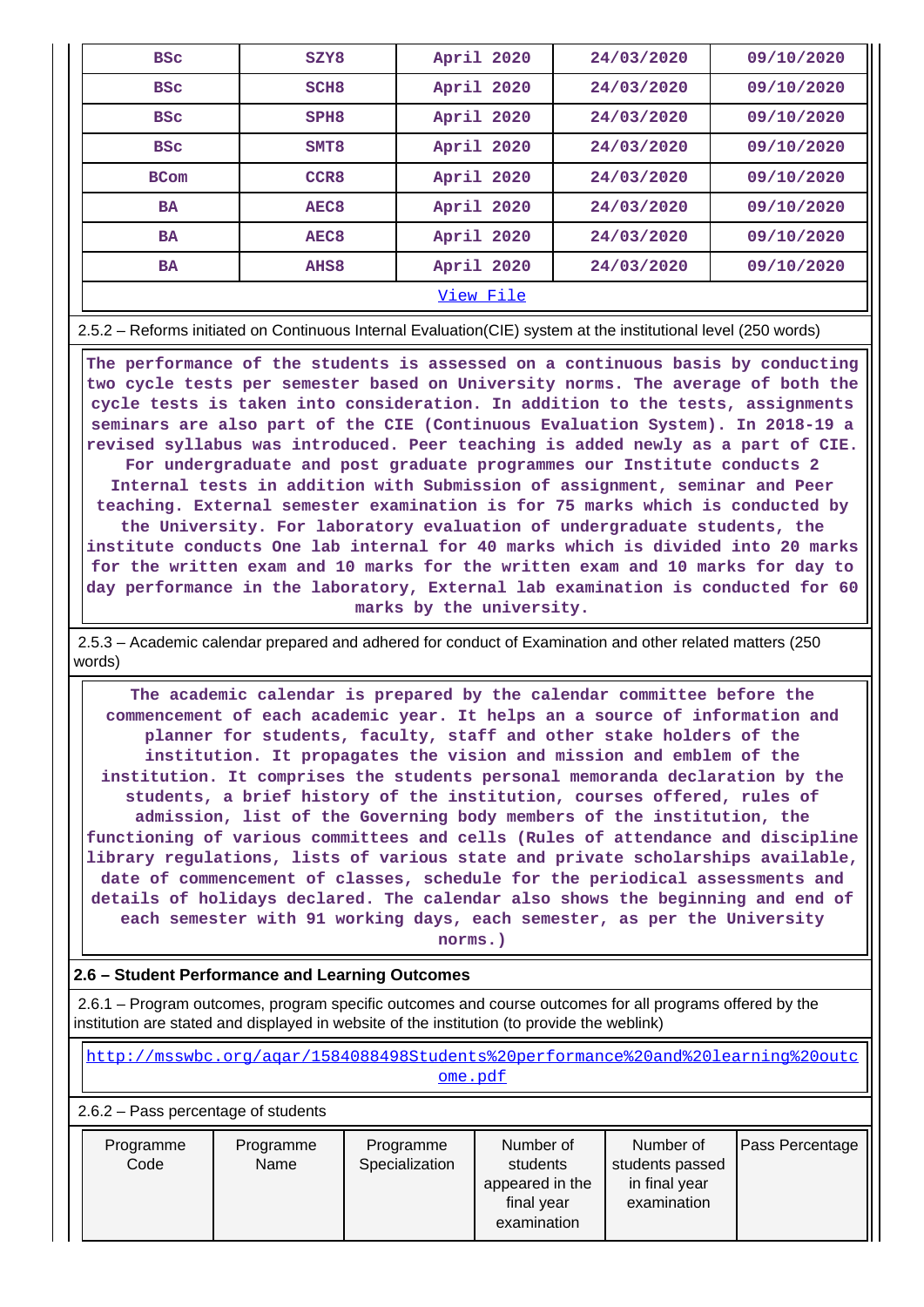| TMC8                                                                                                                                                                      | <b>MCom</b>                                                | Commerce                              | 19        | 19 | 100 |  |  |  |
|---------------------------------------------------------------------------------------------------------------------------------------------------------------------------|------------------------------------------------------------|---------------------------------------|-----------|----|-----|--|--|--|
| TEN <sub>8</sub>                                                                                                                                                          | MA                                                         | English                               | 15        | 15 | 100 |  |  |  |
| SZY8                                                                                                                                                                      | <b>BSC</b>                                                 | Zoology                               | 28        | 28 | 100 |  |  |  |
| SCH <sub>8</sub>                                                                                                                                                          | <b>BSC</b>                                                 | Chemistry                             | 39        | 39 | 100 |  |  |  |
| SPH <sub>8</sub>                                                                                                                                                          | <b>BSC</b>                                                 | Physics                               | 39        | 39 | 100 |  |  |  |
| SMT <sub>8</sub>                                                                                                                                                          | <b>BSC</b>                                                 | Maths                                 | 39        | 39 | 100 |  |  |  |
| CCR <sub>8</sub>                                                                                                                                                          | <b>BCom</b>                                                | Commerce                              | 65        | 65 | 100 |  |  |  |
| AEC <sub>8</sub>                                                                                                                                                          | <b>BA</b>                                                  | Economics<br>English<br>medium        | 50        | 43 | 86  |  |  |  |
| AEC <sub>8</sub>                                                                                                                                                          | <b>BA</b>                                                  | Economics<br>44<br>35<br>Tamil medium |           |    |     |  |  |  |
| AHS8                                                                                                                                                                      | <b>BA</b>                                                  | History                               | 37        | 31 | 84  |  |  |  |
|                                                                                                                                                                           |                                                            |                                       | View File |    |     |  |  |  |
| 2.7 - Student Satisfaction Survey                                                                                                                                         |                                                            |                                       |           |    |     |  |  |  |
| 2.7.1 - Student Satisfaction Survey (SSS) on overall institutional performance (Institution may design the<br>questionnaire) (results and details be provided as weblink) |                                                            |                                       |           |    |     |  |  |  |
|                                                                                                                                                                           | <b>NIL</b>                                                 |                                       |           |    |     |  |  |  |
|                                                                                                                                                                           | <b>CRITERION III - RESEARCH, INNOVATIONS AND EXTENSION</b> |                                       |           |    |     |  |  |  |
| 3.1 - Resource Mobilization for Research                                                                                                                                  |                                                            |                                       |           |    |     |  |  |  |

3.1.1 – Research funds sanctioned and received from various agencies, industry and other organisations

| Nature of the Project | <b>Duration</b> | Name of the funding<br>agency | Total grant<br>sanctioned | Amount received<br>during the year |  |  |  |
|-----------------------|-----------------|-------------------------------|---------------------------|------------------------------------|--|--|--|
| Nill                  |                 |                               |                           |                                    |  |  |  |
| No file uploaded.     |                 |                               |                           |                                    |  |  |  |

# **3.2 – Innovation Ecosystem**

 3.2.1 – Workshops/Seminars Conducted on Intellectual Property Rights (IPR) and Industry-Academia Innovative practices during the year

|                                                                                         | Title of workshop/seminar                                                                            |            |                                        | Name of the Dept.       |            | Date                   |                         |  |  |
|-----------------------------------------------------------------------------------------|------------------------------------------------------------------------------------------------------|------------|----------------------------------------|-------------------------|------------|------------------------|-------------------------|--|--|
|                                                                                         |                                                                                                      |            | O                                      |                         |            |                        |                         |  |  |
|                                                                                         | 3.2.2 - Awards for Innovation won by Institution/Teachers/Research scholars/Students during the year |            |                                        |                         |            |                        |                         |  |  |
| Title of the innovation                                                                 | Name of Awardee                                                                                      |            | Awarding Agency                        |                         |            | Date of award          | Category                |  |  |
| Environmental<br>Toxicology                                                             | Dr. K.<br>shameem Rani                                                                               |            | <b>VDGood</b><br>technology<br>Madurai |                         | 22/08/2020 | Innovation             |                         |  |  |
|                                                                                         |                                                                                                      |            |                                        | View File               |            |                        |                         |  |  |
| 3.2.3 – No. of Incubation centre created, start-ups incubated on campus during the year |                                                                                                      |            |                                        |                         |            |                        |                         |  |  |
| Incubation<br>Center                                                                    | Name                                                                                                 |            | Sponsered By                           | Name of the<br>Start-up |            | Nature of Start-<br>up | Date of<br>Commencement |  |  |
| Nil                                                                                     | Nil                                                                                                  | Nil<br>Nil |                                        |                         |            | Nil                    | Nill                    |  |  |
|                                                                                         | No file uploaded.                                                                                    |            |                                        |                         |            |                        |                         |  |  |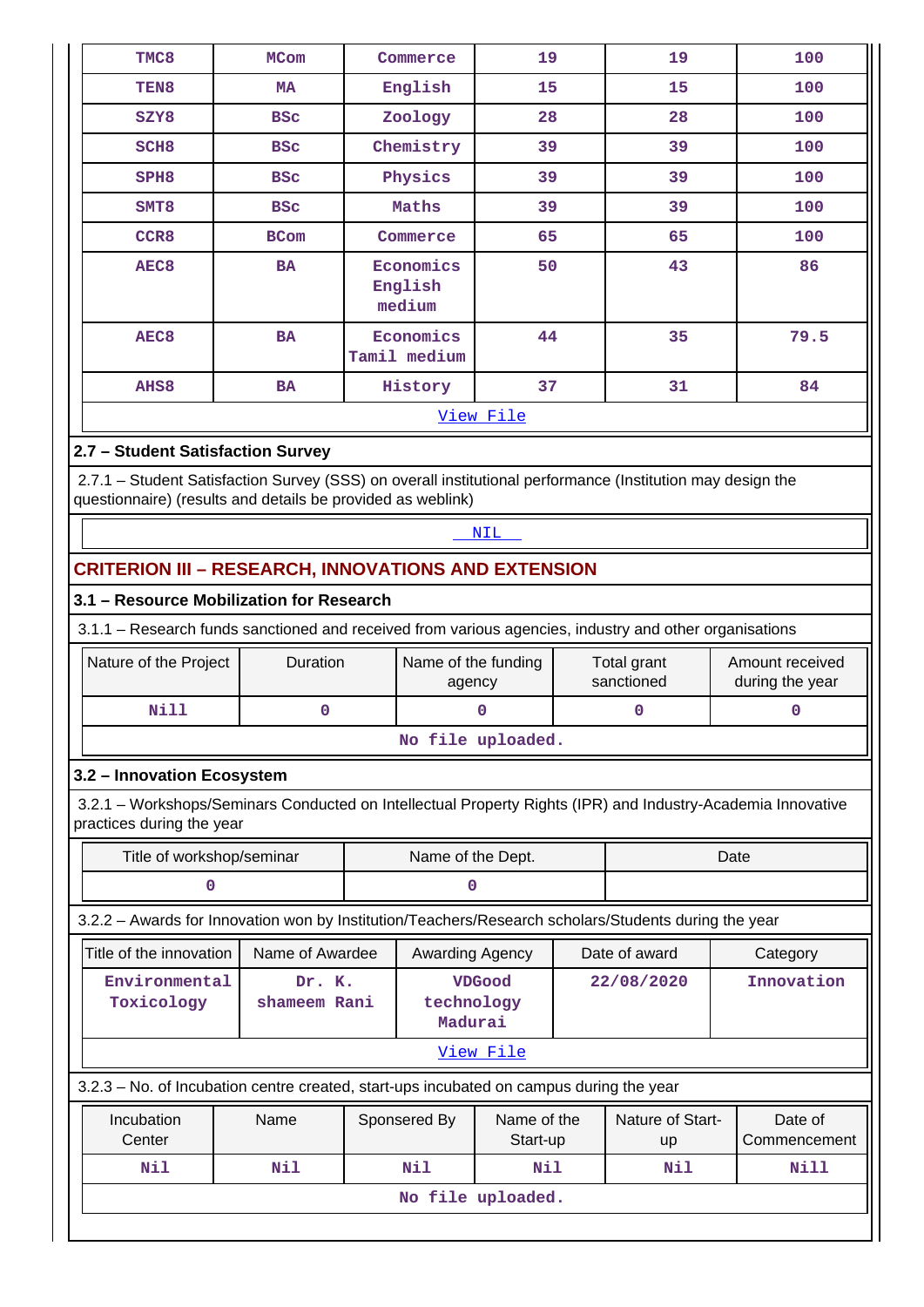|                                                                  | 3.3 - Research Publications and Awards                                                                                                                                |              |                   |                                   |  |                        |                                                            |                       |                |                                                                    |               |                                                                    |
|------------------------------------------------------------------|-----------------------------------------------------------------------------------------------------------------------------------------------------------------------|--------------|-------------------|-----------------------------------|--|------------------------|------------------------------------------------------------|-----------------------|----------------|--------------------------------------------------------------------|---------------|--------------------------------------------------------------------|
| 3.3.1 - Incentive to the teachers who receive recognition/awards |                                                                                                                                                                       |              |                   |                                   |  |                        |                                                            |                       |                |                                                                    |               |                                                                    |
|                                                                  |                                                                                                                                                                       | <b>State</b> |                   |                                   |  | National               |                                                            |                       |                |                                                                    | International |                                                                    |
|                                                                  |                                                                                                                                                                       | 0            |                   |                                   |  | $\mathbf 0$            |                                                            |                       |                |                                                                    | 0             |                                                                    |
|                                                                  | 3.3.2 - Ph. Ds awarded during the year (applicable for PG College, Research Center)                                                                                   |              |                   |                                   |  |                        |                                                            |                       |                |                                                                    |               |                                                                    |
|                                                                  | Name of the Department                                                                                                                                                |              |                   |                                   |  |                        |                                                            |                       |                | Number of PhD's Awarded                                            |               |                                                                    |
|                                                                  |                                                                                                                                                                       |              |                   | Bachelor of Commerce Self Finance |  |                        |                                                            |                       |                | 1                                                                  |               |                                                                    |
|                                                                  | 3.3.3 – Research Publications in the Journals notified on UGC website during the year                                                                                 |              |                   |                                   |  |                        |                                                            |                       |                |                                                                    |               |                                                                    |
|                                                                  | <b>Type</b>                                                                                                                                                           |              |                   | Department                        |  |                        | Number of Publication<br>Average Impact Factor (if<br>any) |                       |                |                                                                    |               |                                                                    |
|                                                                  | International                                                                                                                                                         |              |                   | <b>ENGLISH</b>                    |  |                        |                                                            | 3                     |                |                                                                    |               | 6.1                                                                |
|                                                                  | International                                                                                                                                                         |              |                   | Maths                             |  |                        |                                                            | 1                     |                |                                                                    |               | 1.37                                                               |
|                                                                  | International                                                                                                                                                         |              |                   | Chemistry                         |  |                        |                                                            | 1                     |                |                                                                    |               | 3.59                                                               |
|                                                                  | International                                                                                                                                                         |              |                   | Zoology                           |  |                        |                                                            | 1                     |                |                                                                    |               | 0.45                                                               |
|                                                                  |                                                                                                                                                                       |              |                   |                                   |  |                        | View File                                                  |                       |                |                                                                    |               |                                                                    |
|                                                                  | 3.3.4 - Books and Chapters in edited Volumes / Books published, and papers in National/International Conference<br>Proceedings per Teacher during the year            |              |                   |                                   |  |                        |                                                            |                       |                |                                                                    |               |                                                                    |
| Number of Publication<br>Department                              |                                                                                                                                                                       |              |                   |                                   |  |                        |                                                            |                       |                |                                                                    |               |                                                                    |
|                                                                  | Zoology (Journal)                                                                                                                                                     |              |                   |                                   |  |                        |                                                            |                       |                | 1                                                                  |               |                                                                    |
|                                                                  |                                                                                                                                                                       |              | Economics         |                                   |  |                        |                                                            |                       |                | 1                                                                  |               |                                                                    |
|                                                                  | View File                                                                                                                                                             |              |                   |                                   |  |                        |                                                            |                       |                |                                                                    |               |                                                                    |
|                                                                  | 3.3.5 - Bibliometrics of the publications during the last Academic year based on average citation index in Scopus/<br>Web of Science or PubMed/ Indian Citation Index |              |                   |                                   |  |                        |                                                            |                       |                |                                                                    |               |                                                                    |
|                                                                  | Title of the<br>Paper                                                                                                                                                 |              | Name of<br>Author | Title of journal                  |  | Year of<br>publication |                                                            | <b>Citation Index</b> |                | Institutional<br>affiliation as<br>mentioned in<br>the publication |               | Number of<br>citations<br>excluding self<br>citation               |
|                                                                  | $\mathbf 0$                                                                                                                                                           |              | $\mathbf 0$       | $\mathbf 0$                       |  |                        | <b>Nill</b>                                                |                       | $\mathbf 0$    | 0                                                                  |               | Nill                                                               |
|                                                                  |                                                                                                                                                                       |              |                   |                                   |  |                        | No file uploaded.                                          |                       |                |                                                                    |               |                                                                    |
|                                                                  | 3.3.6 - h-Index of the Institutional Publications during the year. (based on Scopus/ Web of science)                                                                  |              |                   |                                   |  |                        |                                                            |                       |                |                                                                    |               |                                                                    |
|                                                                  | Title of the<br>Paper                                                                                                                                                 |              | Name of<br>Author | Title of journal                  |  | Year of<br>publication |                                                            | h-index               |                | Number of<br>citations<br>excluding self<br>citation               |               | Institutional<br>affiliation as<br>mentioned in<br>the publication |
|                                                                  | 0                                                                                                                                                                     |              | $\pmb{0}$         | $\pmb{0}$                         |  |                        | <b>Nill</b>                                                |                       | Nill           | <b>Nill</b>                                                        |               | $\mathbf 0$                                                        |
|                                                                  |                                                                                                                                                                       |              |                   |                                   |  |                        | No file uploaded.                                          |                       |                |                                                                    |               |                                                                    |
|                                                                  | 3.3.7 - Faculty participation in Seminars/Conferences and Symposia during the year:                                                                                   |              |                   |                                   |  |                        |                                                            |                       |                |                                                                    |               |                                                                    |
|                                                                  | Number of Faculty                                                                                                                                                     |              |                   | International                     |  | National               |                                                            |                       | <b>State</b>   |                                                                    |               | Local                                                              |
|                                                                  | Attended/Semi<br>nars/Workshops                                                                                                                                       |              |                   | 43                                |  |                        | 122<br>20                                                  |                       | 81             |                                                                    |               |                                                                    |
|                                                                  | 10<br>Presented<br>papers                                                                                                                                             |              |                   |                                   |  |                        | 16                                                         |                       | $\overline{2}$ |                                                                    |               | <b>Nill</b>                                                        |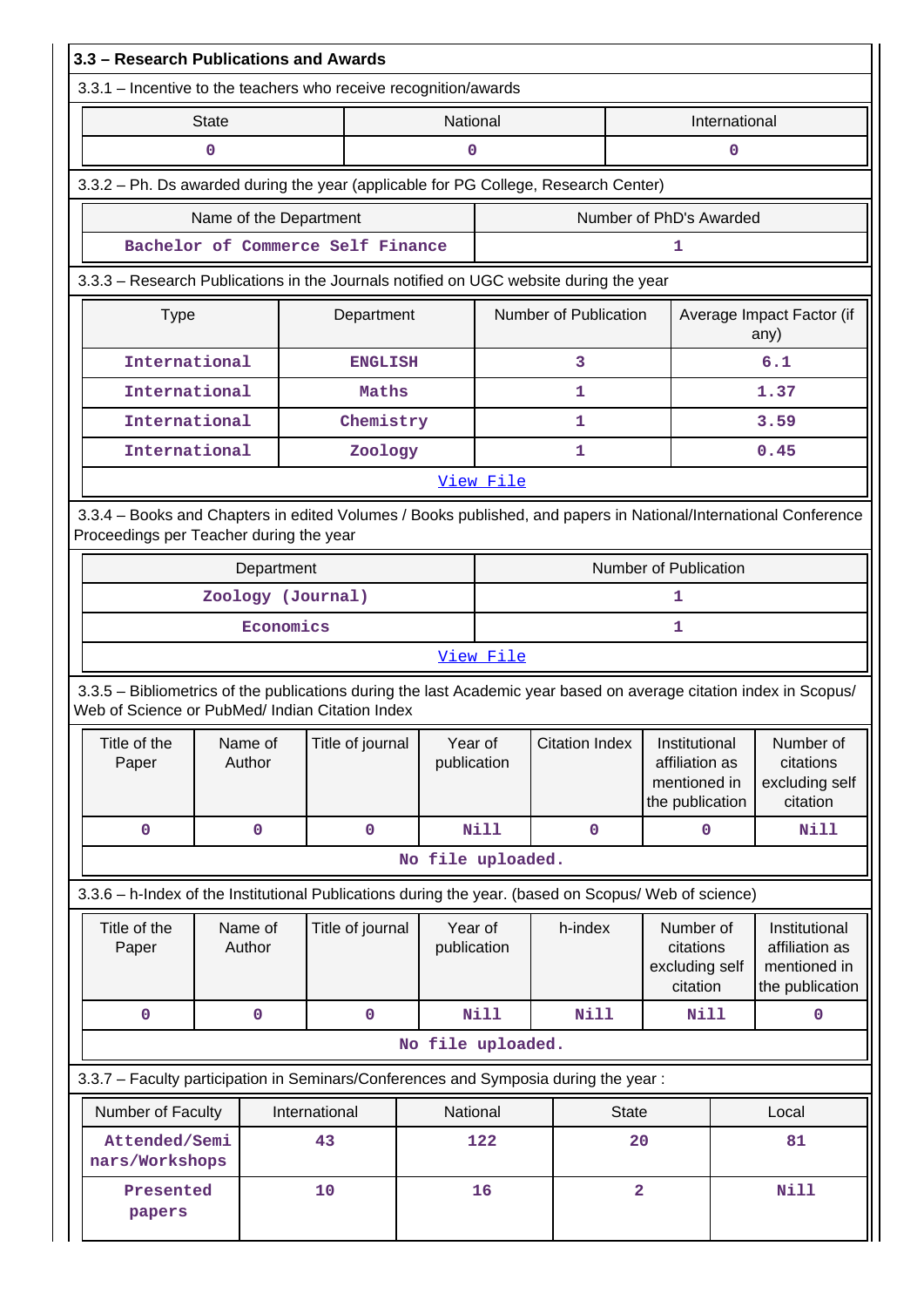| Resource<br>persons |           |  |
|---------------------|-----------|--|
|                     | View File |  |

#### **3.4 – Extension Activities**

 3.4.1 – Number of extension and outreach programmes conducted in collaboration with industry, community and Non- Government Organisations through NSS/NCC/Red cross/Youth Red Cross (YRC) etc., during the year

| Title of the activities               | Organising unit/agency/<br>collaborating agency | Number of teachers<br>participated in such<br>activities | Number of students<br>participated in such<br>activities |
|---------------------------------------|-------------------------------------------------|----------------------------------------------------------|----------------------------------------------------------|
| <b>YOGA</b>                           | S S<br>N                                        | 3                                                        | 50                                                       |
| <b>GLOBALWARMING</b>                  | NSS                                             | 3                                                        | 100                                                      |
| DRUG ABUSE CHILD<br><b>ABUSE</b>      | S S<br>N                                        | 3                                                        | 100                                                      |
| YOUTH AWAKENING                       | S S<br>N                                        | 3                                                        | 100                                                      |
| PERILS OF MOBILE<br><b>AND DRUG</b>   | S S<br>N                                        | 3                                                        | 150                                                      |
| <b>MAHA TREE</b><br><b>PLANTATION</b> | N S S                                           | 3                                                        | 50                                                       |
| <b>SAVE EARTH</b>                     | NSS                                             | 3                                                        | 150                                                      |
| SWATCH BHARATH<br><b>CAMP</b>         | S S<br>N                                        | 3                                                        | 50                                                       |
|                                       | <b>Contract Contract Contract</b>               |                                                          |                                                          |

#### [View File](https://assessmentonline.naac.gov.in/public/Postacc/Extension/9012_Extension_1611304683.xlsx)

 3.4.2 – Awards and recognition received for extension activities from Government and other recognized bodies during the year

| Name of the activity            | Award/Recognition                | <b>Awarding Bodies</b> | Number of students<br><b>Benefited</b> |  |  |  |  |  |
|---------------------------------|----------------------------------|------------------------|----------------------------------------|--|--|--|--|--|
| PRE REBUBLIC DAY<br><b>CAMP</b> | ROTORY YOUTH<br>LEADERSHIP AWARD | ROTARY CLUB            | 102                                    |  |  |  |  |  |
| View File                       |                                  |                        |                                        |  |  |  |  |  |

 3.4.3 – Students participating in extension activities with Government Organisations, Non-Government Organisations and programmes such as Swachh Bharat, Aids Awareness, Gender Issue, etc. during the year

| Name of the scheme              | Organising unit/Agen<br>cy/collaborating<br>agency        | Name of the activity                | Number of teachers<br>participated in such<br>activites | Number of students<br>participated in such<br>activites |  |  |  |
|---------------------------------|-----------------------------------------------------------|-------------------------------------|---------------------------------------------------------|---------------------------------------------------------|--|--|--|
| <b>VOTERS DAY</b>               | M.S.S.WAKF<br><b>BOARD COLLEGE</b>                        | <b>NSS</b>                          |                                                         | 400                                                     |  |  |  |
| <b>BLOOD</b><br><b>DONATION</b> | <b>INDIAN RED</b><br><b>CROSS SOCIETY</b><br><b>AWARD</b> | <b>INDIAN RED</b><br>CROSS SOCIOETY |                                                         | 100                                                     |  |  |  |
| View File                       |                                                           |                                     |                                                         |                                                         |  |  |  |

#### **3.5 – Collaborations**

3.5.1 – Number of Collaborative activities for research, faculty exchange, student exchange during the year

| Nature of activity          | Participant       | Source of financial support | <b>Duration</b> |
|-----------------------------|-------------------|-----------------------------|-----------------|
| Faculty exchange<br>Program | DR.A SHAFINA BANU | Mutual Faculty<br>exchange  |                 |
|                             |                   |                             |                 |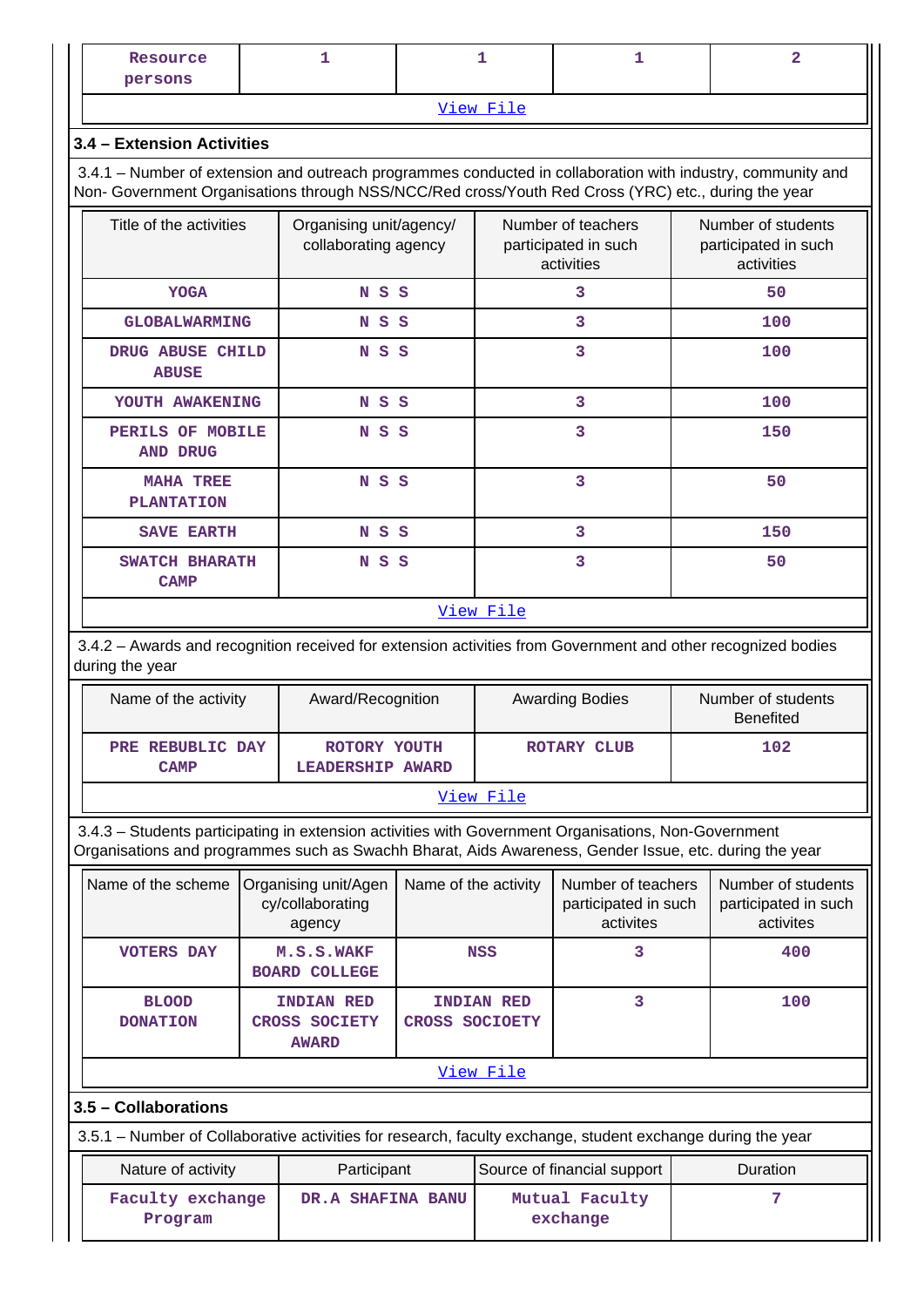| Faculty exchange<br>Program                                                                                                                           |                                                                                                                                                          |              | DR.S. FATHIMA<br><b>SYEDA</b>                                                                     | Mutual Faculty<br>exchange                     |                    |                                | 7                                                         |  |  |  |  |
|-------------------------------------------------------------------------------------------------------------------------------------------------------|----------------------------------------------------------------------------------------------------------------------------------------------------------|--------------|---------------------------------------------------------------------------------------------------|------------------------------------------------|--------------------|--------------------------------|-----------------------------------------------------------|--|--|--|--|
|                                                                                                                                                       |                                                                                                                                                          |              |                                                                                                   | View File                                      |                    |                                |                                                           |  |  |  |  |
|                                                                                                                                                       | 3.5.2 - Linkages with institutions/industries for internship, on-the- job training, project work, sharing of research<br>facilities etc. during the year |              |                                                                                                   |                                                |                    |                                |                                                           |  |  |  |  |
| Nature of linkage                                                                                                                                     | Title of the<br>linkage                                                                                                                                  |              | Name of the<br>partnering<br>institution/<br>industry<br>/research lab<br>with contact<br>details | <b>Duration From</b>                           | <b>Duration To</b> |                                | Participant                                               |  |  |  |  |
| 0                                                                                                                                                     |                                                                                                                                                          | 0            | 0                                                                                                 | <b>Nill</b>                                    |                    | Nill                           | 0                                                         |  |  |  |  |
|                                                                                                                                                       |                                                                                                                                                          |              |                                                                                                   | No file uploaded.                              |                    |                                |                                                           |  |  |  |  |
| 3.5.3 - MoUs signed with institutions of national, international importance, other universities, industries, corporate<br>houses etc. during the year |                                                                                                                                                          |              |                                                                                                   |                                                |                    |                                |                                                           |  |  |  |  |
| Organisation                                                                                                                                          |                                                                                                                                                          |              | Date of MoU signed                                                                                | Purpose/Activities                             |                    |                                | Number of<br>students/teachers<br>participated under MoUs |  |  |  |  |
|                                                                                                                                                       | EMG YADAVA WOMENS<br>24/01/2020<br><b>COLLEGE, MADURAI.</b>                                                                                              |              |                                                                                                   |                                                | Teachers           |                                |                                                           |  |  |  |  |
| View File                                                                                                                                             |                                                                                                                                                          |              |                                                                                                   |                                                |                    |                                |                                                           |  |  |  |  |
| <b>CRITERION IV - INFRASTRUCTURE AND LEARNING RESOURCES</b>                                                                                           |                                                                                                                                                          |              |                                                                                                   |                                                |                    |                                |                                                           |  |  |  |  |
|                                                                                                                                                       | 4.1 - Physical Facilities                                                                                                                                |              |                                                                                                   |                                                |                    |                                |                                                           |  |  |  |  |
| 4.1.1 - Budget allocation, excluding salary for infrastructure augmentation during the year                                                           |                                                                                                                                                          |              |                                                                                                   |                                                |                    |                                |                                                           |  |  |  |  |
| Budget allocated for infrastructure augmentation                                                                                                      |                                                                                                                                                          |              |                                                                                                   | Budget utilized for infrastructure development |                    |                                |                                                           |  |  |  |  |
|                                                                                                                                                       |                                                                                                                                                          |              |                                                                                                   | No Data Entered/Not Applicable !!!             |                    |                                |                                                           |  |  |  |  |
| 4.1.2 - Details of augmentation in infrastructure facilities during the year                                                                          |                                                                                                                                                          |              |                                                                                                   |                                                |                    |                                |                                                           |  |  |  |  |
|                                                                                                                                                       | <b>Facilities</b>                                                                                                                                        |              |                                                                                                   |                                                |                    | <b>Existing or Newly Added</b> |                                                           |  |  |  |  |
|                                                                                                                                                       |                                                                                                                                                          |              | Seminar halls with ICT facilities                                                                 | Existing                                       |                    |                                |                                                           |  |  |  |  |
| purchased (Greater than 1-0 lakh)                                                                                                                     | during the current year                                                                                                                                  |              | Number of important equipments                                                                    | Existing                                       |                    |                                |                                                           |  |  |  |  |
| during the year (rs. in lakhs)                                                                                                                        |                                                                                                                                                          |              | Value of the equipment purchased                                                                  |                                                |                    | Existing                       |                                                           |  |  |  |  |
|                                                                                                                                                       |                                                                                                                                                          | Video Centre |                                                                                                   |                                                |                    | Existing                       |                                                           |  |  |  |  |
|                                                                                                                                                       | Seminar halls with ICT facilities                                                                                                                        |              |                                                                                                   | Existing                                       |                    |                                |                                                           |  |  |  |  |
|                                                                                                                                                       | Classrooms with LCD facilities                                                                                                                           |              |                                                                                                   | Existing                                       |                    |                                |                                                           |  |  |  |  |
|                                                                                                                                                       | Seminar Halls                                                                                                                                            |              |                                                                                                   | Existing                                       |                    |                                |                                                           |  |  |  |  |
|                                                                                                                                                       | Laboratories                                                                                                                                             |              |                                                                                                   | Existing                                       |                    |                                |                                                           |  |  |  |  |
|                                                                                                                                                       |                                                                                                                                                          | Existing     |                                                                                                   |                                                |                    |                                |                                                           |  |  |  |  |
|                                                                                                                                                       |                                                                                                                                                          | Campus Area  |                                                                                                   |                                                |                    | Existing                       |                                                           |  |  |  |  |
|                                                                                                                                                       |                                                                                                                                                          |              |                                                                                                   | View File                                      |                    |                                |                                                           |  |  |  |  |
|                                                                                                                                                       |                                                                                                                                                          |              | 4.2 - Library as a Learning Resource                                                              |                                                |                    |                                |                                                           |  |  |  |  |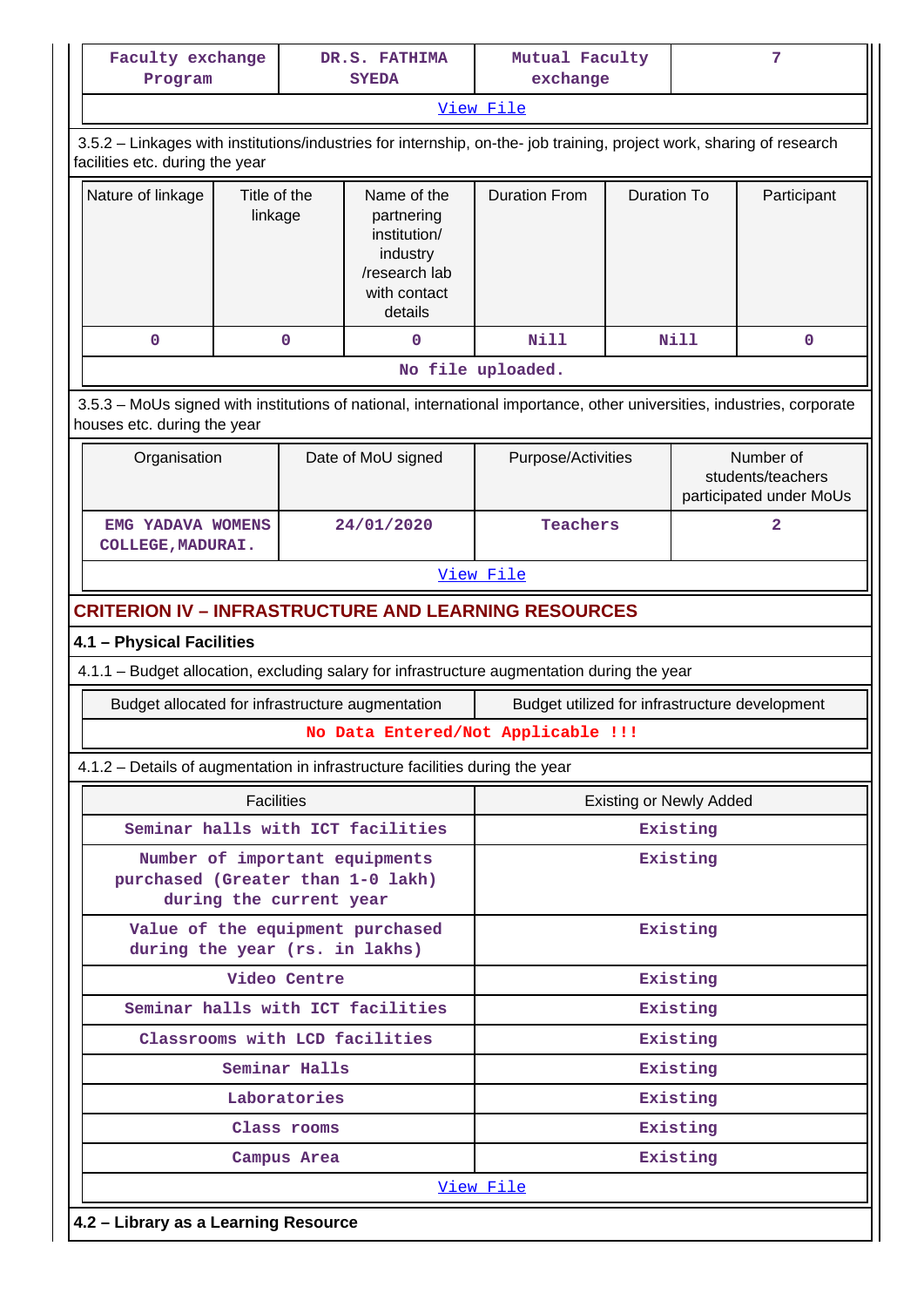| 4.2.1 - Library is automated {Integrated Library Management System (ILMS)} |                                           |                 |          |                                                                  |                                                                                                                                                                                                                |                          |                                           |             |                    |                    |                                                   |           |                                                     |
|----------------------------------------------------------------------------|-------------------------------------------|-----------------|----------|------------------------------------------------------------------|----------------------------------------------------------------------------------------------------------------------------------------------------------------------------------------------------------------|--------------------------|-------------------------------------------|-------------|--------------------|--------------------|---------------------------------------------------|-----------|-----------------------------------------------------|
|                                                                            | Name of the ILMS<br>software              |                 |          | Nature of automation (fully<br>or patially)                      |                                                                                                                                                                                                                |                          | Version                                   |             |                    | Year of automation |                                                   |           |                                                     |
|                                                                            | Customised ILMS                           |                 |          | Partially                                                        |                                                                                                                                                                                                                | 2.0                      |                                           |             |                    |                    | 2018                                              |           |                                                     |
| 4.2.2 - Library Services                                                   |                                           |                 |          |                                                                  |                                                                                                                                                                                                                |                          |                                           |             |                    |                    |                                                   |           |                                                     |
| Library<br>Service Type                                                    |                                           |                 | Existing |                                                                  |                                                                                                                                                                                                                | Newly Added              |                                           |             |                    |                    | Total                                             |           |                                                     |
| Text<br><b>Books</b>                                                       |                                           | 8405            |          | 374089                                                           |                                                                                                                                                                                                                | <b>Nill</b>              |                                           | Nill        |                    | 8405               |                                                   |           | 374089                                              |
| Reference<br><b>Books</b>                                                  |                                           | 21434           |          | 13018209                                                         |                                                                                                                                                                                                                | 97                       |                                           | 48          |                    | 21531              |                                                   |           | 13018257                                            |
| Journals                                                                   |                                           | 36              |          | 125389                                                           |                                                                                                                                                                                                                | 36                       |                                           | 43741       |                    | 72                 |                                                   |           | 169130                                              |
|                                                                            |                                           |                 |          |                                                                  |                                                                                                                                                                                                                | View File                |                                           |             |                    |                    |                                                   |           |                                                     |
|                                                                            | (Learning Management System (LMS) etc     |                 |          |                                                                  | 4.2.3 - E-content developed by teachers such as: e-PG- Pathshala, CEC (under e-PG- Pathshala CEC (Under<br>Graduate) SWAYAM other MOOCs platform NPTEL/NMEICT/any other Government initiatives & institutional |                          |                                           |             |                    |                    |                                                   |           |                                                     |
|                                                                            | Name of the Teacher                       |                 |          | Name of the Module                                               |                                                                                                                                                                                                                | Platform on which module | is developed                              |             |                    |                    | Date of launching e-                              | content   |                                                     |
| Nil                                                                        |                                           |                 |          | Nil                                                              | Nil<br><b>Nill</b>                                                                                                                                                                                             |                          |                                           |             |                    |                    |                                                   |           |                                                     |
| No file uploaded.                                                          |                                           |                 |          |                                                                  |                                                                                                                                                                                                                |                          |                                           |             |                    |                    |                                                   |           |                                                     |
|                                                                            | 4.3 - IT Infrastructure                   |                 |          |                                                                  |                                                                                                                                                                                                                |                          |                                           |             |                    |                    |                                                   |           |                                                     |
|                                                                            | 4.3.1 - Technology Upgradation (overall)  |                 |          |                                                                  |                                                                                                                                                                                                                |                          |                                           |             |                    |                    |                                                   |           |                                                     |
| <b>Type</b>                                                                | <b>Total Co</b><br>mputers                | Computer<br>Lab |          | Internet                                                         | <b>Browsing</b><br>centers                                                                                                                                                                                     | Computer<br>Centers      |                                           | Office      | Departme<br>nts    |                    | Available<br><b>Bandwidt</b><br>h (MBPS/<br>GBPS) |           | <b>Others</b>                                       |
| Existin<br>g                                                               | 99                                        | 3               |          | 99                                                               | 0                                                                                                                                                                                                              | $\mathbf 0$              |                                           | 5           | 9                  |                    | 8                                                 |           | $\mathbf 0$                                         |
| Added                                                                      | $\mathbf 0$                               | $\mathbf 0$     |          | $\mathbf 0$                                                      | $\mathbf 0$                                                                                                                                                                                                    | $\mathbf 0$              |                                           | $\mathbf 0$ | $\mathbf 0$        |                    | $\mathbf 0$                                       |           | $\mathbf 0$                                         |
| Total                                                                      | 99                                        | 3               |          | 99                                                               | $\mathbf 0$                                                                                                                                                                                                    | 0                        |                                           | 5           | 9                  |                    | 8                                                 |           | $\mathbf 0$                                         |
|                                                                            |                                           |                 |          |                                                                  | 4.3.2 - Bandwidth available of internet connection in the Institution (Leased line)                                                                                                                            |                          |                                           |             |                    |                    |                                                   |           |                                                     |
|                                                                            |                                           |                 |          |                                                                  |                                                                                                                                                                                                                | 8 MBPS/ GBPS             |                                           |             |                    |                    |                                                   |           |                                                     |
|                                                                            | 4.3.3 - Facility for e-content            |                 |          |                                                                  |                                                                                                                                                                                                                |                          |                                           |             |                    |                    |                                                   |           |                                                     |
|                                                                            |                                           |                 |          | Name of the e-content development facility                       |                                                                                                                                                                                                                |                          |                                           |             | recording facility |                    |                                                   |           | Provide the link of the videos and media centre and |
|                                                                            |                                           |                 |          |                                                                  | No Data Entered/Not Applicable !!!                                                                                                                                                                             |                          |                                           |             |                    |                    |                                                   |           |                                                     |
|                                                                            |                                           |                 |          | 4.4 - Maintenance of Campus Infrastructure                       |                                                                                                                                                                                                                |                          |                                           |             |                    |                    |                                                   |           |                                                     |
|                                                                            | component, during the year                |                 |          |                                                                  | 4.4.1 - Expenditure incurred on maintenance of physical facilities and academic support facilities, excluding salary                                                                                           |                          |                                           |             |                    |                    |                                                   |           |                                                     |
|                                                                            | Assigned Budget on<br>academic facilities |                 |          | Expenditure incurred on<br>maintenance of academic<br>facilities |                                                                                                                                                                                                                |                          | Assigned budget on<br>physical facilities |             |                    |                    |                                                   | facilites | Expenditure incurredon<br>maintenance of physical   |
|                                                                            | 0                                         |                 |          | 0                                                                |                                                                                                                                                                                                                |                          | 0                                         |             |                    |                    |                                                   | 0         |                                                     |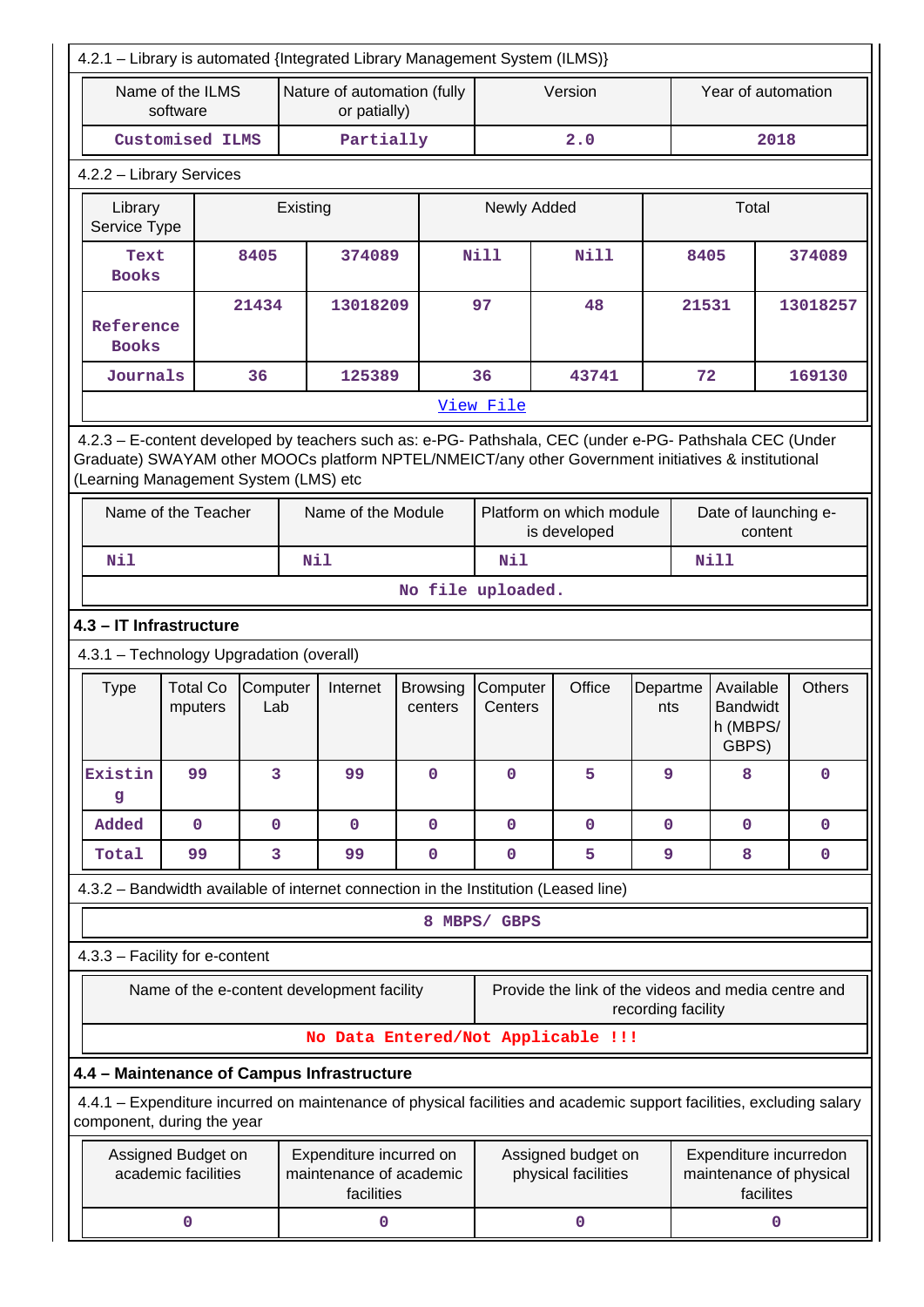4.4.2 – Procedures and policies for maintaining and utilizing physical, academic and support facilities - laboratory, library, sports complex, computers, classrooms etc. (maximum 500 words) (information to be available in institutional Website, provide link)

 **The institution obtains the necessary requirements of classrooms, laboratories and other Infrastructural resources from each HOD well before. Wherever there exists a situation that a facility is required by more than one department suitable adjustments in the Time Table would make the optimal use of the laboratory a possibility. Laboratories are properly maintained by respective departments. Some facilities like multipurpose hall, computer lab etc are used on sharing basis by all the departments other facilities. back up power supply and other basic necessities were maintained by the NTS (Non Teaching Staffs)like electrical maintenance and plumber and other people like sweeps, cleaners and being maintained by the management of the College.**

# **CRITERION V – STUDENT SUPPORT AND PROGRESSION**

#### **5.1 – Student Support**

5.1.1 – Scholarships and Financial Support

|                                         | Name/Title of the scheme | Number of students | Amount in Rupees |  |  |  |  |
|-----------------------------------------|--------------------------|--------------------|------------------|--|--|--|--|
| Financial Support<br>from institution   | Nill                     | Nill               | Nill             |  |  |  |  |
| Financial Support<br>from Other Sources |                          |                    |                  |  |  |  |  |
| a) National                             | Nill                     | Nill               | Nill             |  |  |  |  |
| b) International                        | Nill                     | Nill               | Nill             |  |  |  |  |
| View File                               |                          |                    |                  |  |  |  |  |

 5.1.2 – Number of capability enhancement and development schemes such as Soft skill development, Remedial coaching, Language lab, Bridge courses, Yoga, Meditation, Personal Counselling and Mentoring etc.,

| Name of the capability<br>enhancement scheme | Date of implemetation | Number of students<br>enrolled | Agencies involved                                               |
|----------------------------------------------|-----------------------|--------------------------------|-----------------------------------------------------------------|
| Soft Skill<br>Development                    | 20/03/2019            | 10                             | Skill India PMKVY<br>Pradhan Manthri<br>Koushal Vikas<br>Yojana |
| Personal<br>Counselling                      | 09/08/2019            | 8                              | Department of<br>History                                        |
| Personal<br>Counselling                      | 16/10/2019            | 7                              | Department of<br>History                                        |
| Personal<br>Counselling                      | 14/02/2019            | 5                              | Department of<br>History                                        |
| Remedial                                     | 14/10/2019            | 9                              | Department of<br>History                                        |
| Remedial                                     | 30/09/2019            | 12                             | Department of<br>History                                        |
| Remedial                                     | 13/08/2019            | 9                              | Department of<br>History                                        |
|                                              |                       | View File                      |                                                                 |

5.1.3 – Students benefited by guidance for competitive examinations and career counselling offered by the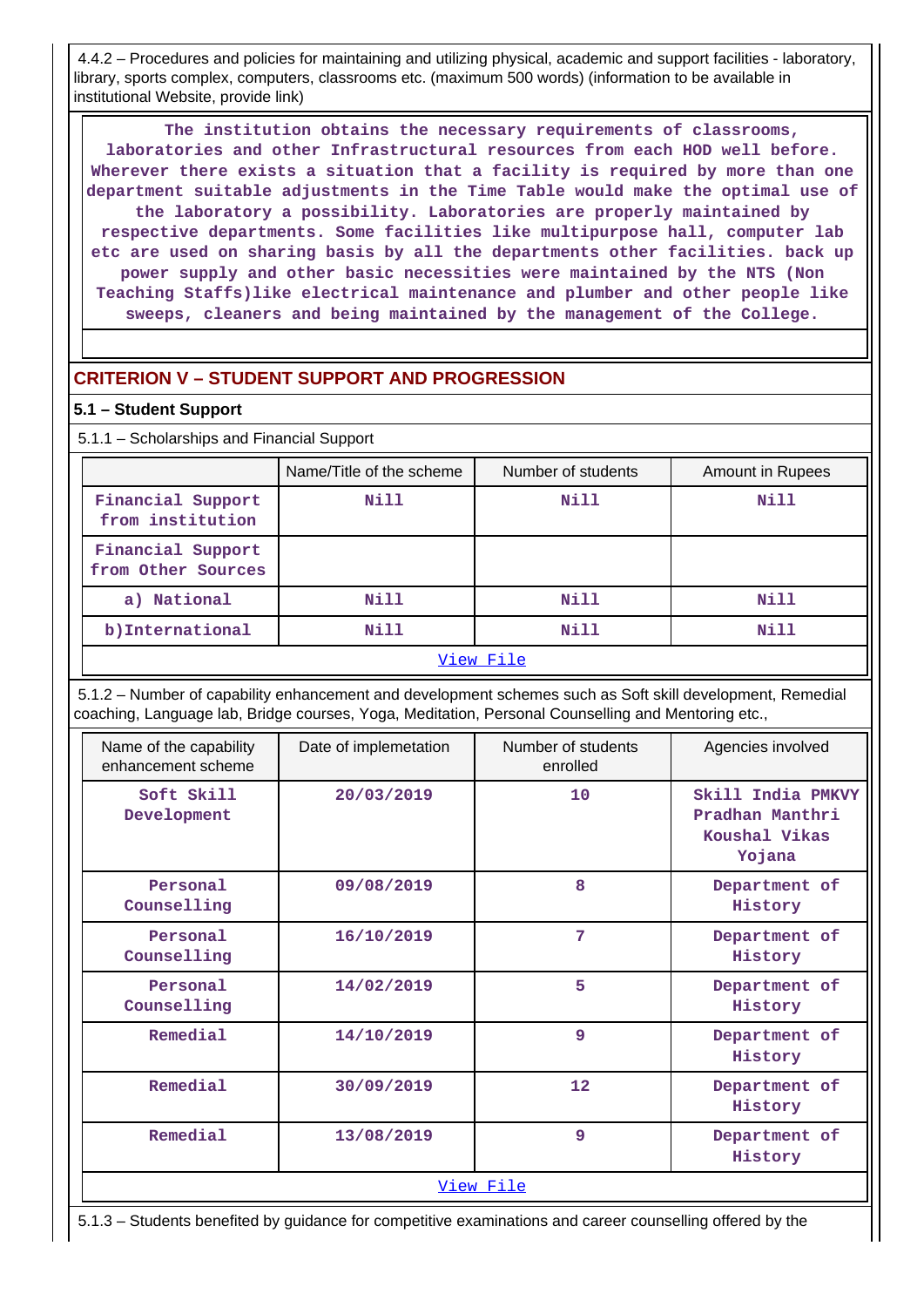institution during the year

| Year                                                                                             | Name of the<br>scheme                                                                                                                                          | Number of<br>benefited<br>students for<br>competitive<br>examination | Number of<br>benefited<br>students by<br>career<br>counseling<br>activities | Number of<br>students who<br>have passedin<br>the comp. exam | Number of<br>studentsp placed       |  |  |
|--------------------------------------------------------------------------------------------------|----------------------------------------------------------------------------------------------------------------------------------------------------------------|----------------------------------------------------------------------|-----------------------------------------------------------------------------|--------------------------------------------------------------|-------------------------------------|--|--|
| 2019<br>Higher<br>Education<br>Both in<br>India and<br>abroad by<br>Time<br>Institute<br>Madurai |                                                                                                                                                                | 47                                                                   | <b>Nill</b>                                                                 | <b>Nill</b>                                                  | <b>Nill</b>                         |  |  |
| 2019                                                                                             | Job Oppurt<br>unities in<br>Banking /LIC<br>/GIC/SSC/RRB<br>by Time<br>Institute<br>Madurai                                                                    | 47                                                                   | <b>Nill</b>                                                                 | <b>Nill</b>                                                  | <b>Nill</b>                         |  |  |
| 2019                                                                                             | One Day<br>Program<br>guidance for<br>Computer in<br>Commerce                                                                                                  | 131                                                                  | <b>Nill</b>                                                                 | <b>Nill</b>                                                  | <b>Nill</b>                         |  |  |
|                                                                                                  |                                                                                                                                                                |                                                                      | View File                                                                   |                                                              |                                     |  |  |
|                                                                                                  | 5.1.4 - Institutional mechanism for transparency, timely redressal of student grievances, Prevention of sexual<br>harassment and ragging cases during the year |                                                                      |                                                                             |                                                              |                                     |  |  |
|                                                                                                  | Total grievances received                                                                                                                                      | Number of grievances redressed                                       |                                                                             | Avg. number of days for grievance<br>redressal               |                                     |  |  |
|                                                                                                  | <b>Nill</b>                                                                                                                                                    |                                                                      | <b>Nill</b>                                                                 | 14                                                           |                                     |  |  |
| 5.2 - Student Progression                                                                        |                                                                                                                                                                |                                                                      |                                                                             |                                                              |                                     |  |  |
|                                                                                                  | 5.2.1 - Details of campus placement during the year                                                                                                            |                                                                      |                                                                             |                                                              |                                     |  |  |
|                                                                                                  | On campus                                                                                                                                                      |                                                                      |                                                                             | Off campus                                                   |                                     |  |  |
|                                                                                                  |                                                                                                                                                                |                                                                      |                                                                             |                                                              | Number of<br>stduents placed        |  |  |
| Nameof<br>organizations<br>visited                                                               | Number of<br>students<br>participated                                                                                                                          | Number of<br>stduents placed                                         | Nameof<br>organizations<br>visited                                          | Number of<br>students<br>participated                        |                                     |  |  |
| <b>Nil</b>                                                                                       | <b>Nill</b>                                                                                                                                                    | Nill                                                                 | <b>TVS</b><br>Educational<br>Society                                        | 50                                                           | 1                                   |  |  |
|                                                                                                  |                                                                                                                                                                |                                                                      | View File                                                                   |                                                              |                                     |  |  |
|                                                                                                  | 5.2.2 - Student progression to higher education in percentage during the year                                                                                  |                                                                      |                                                                             |                                                              |                                     |  |  |
| Year                                                                                             | Number of<br>students<br>enrolling into<br>higher education                                                                                                    | Programme<br>graduated from                                          | Depratment<br>graduated from                                                | Name of<br>institution joined                                | Name of<br>programme<br>admitted to |  |  |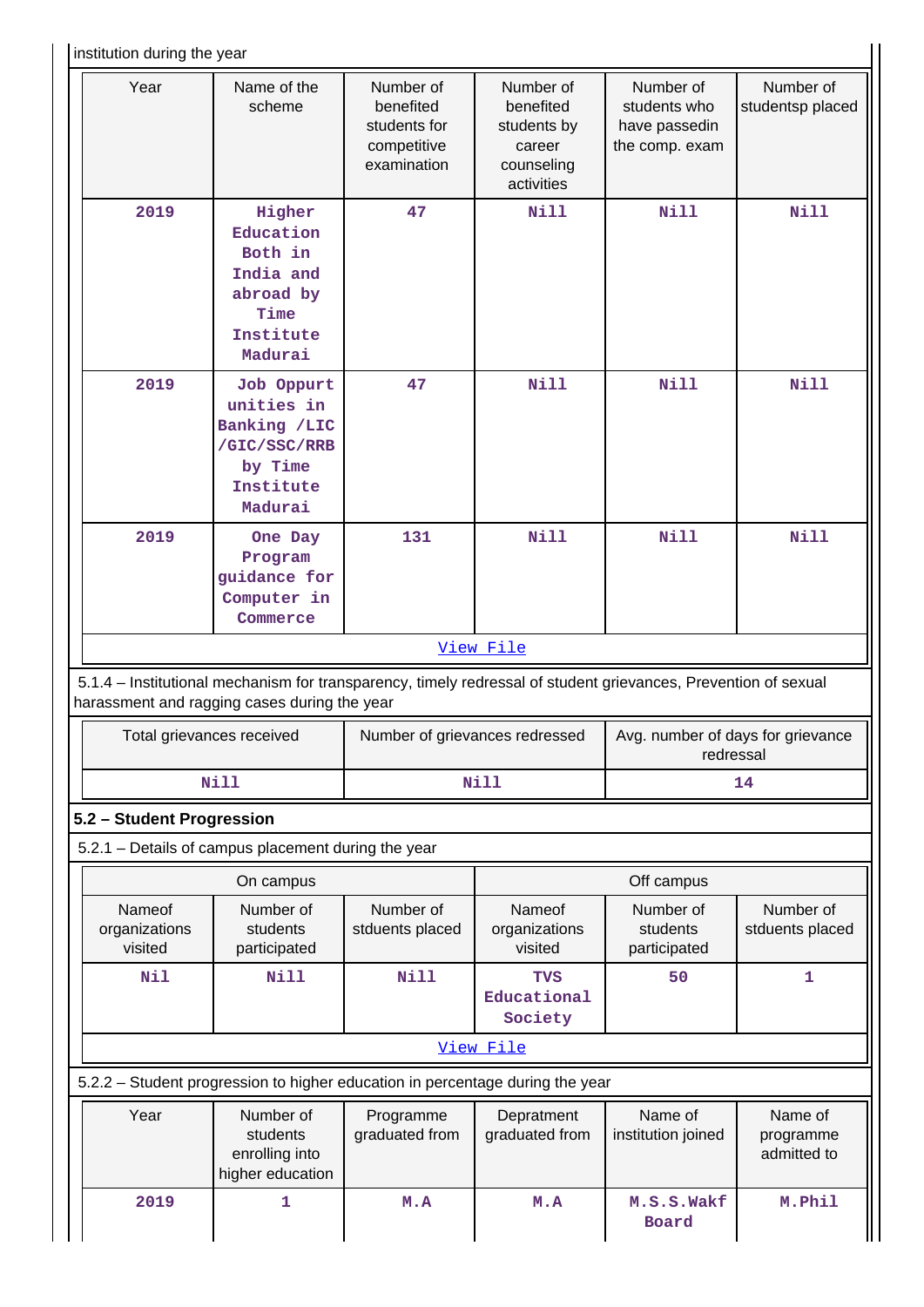|                                                                                                                                                                                        |                                               |                           |                                   |                    |                                     |  | College,<br>Madurai                                 |             |                                                       |
|----------------------------------------------------------------------------------------------------------------------------------------------------------------------------------------|-----------------------------------------------|---------------------------|-----------------------------------|--------------------|-------------------------------------|--|-----------------------------------------------------|-------------|-------------------------------------------------------|
| 2019                                                                                                                                                                                   | 10                                            | B.Com                     |                                   | <b>B.Com</b>       |                                     |  | M.S.S.Wakf<br>Board<br>College,<br>Madurai          |             | M.Com                                                 |
| 2019                                                                                                                                                                                   | $\mathbf 1$                                   | B.Com                     |                                   | <b>B.Com</b>       |                                     |  | Thiagarajar<br>College,<br>Madurai                  |             | M.Com                                                 |
| 2019                                                                                                                                                                                   | 3                                             | B.Com                     |                                   |                    | <b>B.Com</b>                        |  | Solaimalai<br>Engineering<br>College                |             | <b>MBA</b>                                            |
| 2019                                                                                                                                                                                   | 3                                             | B.Sc.<br>Physics          |                                   | B.Sc.<br>Physics   |                                     |  | ITI,<br>K.Pudur,<br>Madurai                         |             | Diploma in<br>Computer<br>Operator and<br>Programming |
| 2019                                                                                                                                                                                   | $\mathbf 1$                                   | B.Sc.<br>Physics          |                                   |                    | B.Sc.<br>Physics                    |  | <b>EMG Yadava</b><br>Women's<br>College,<br>Madurai |             | M.Sc.<br>Physics                                      |
| 2019                                                                                                                                                                                   | $\mathbf{1}$                                  | B.Sc.<br>Chemistry        |                                   | B.Sc.<br>Chemistry |                                     |  | S.V.N<br>College,<br>Madurai                        |             | M.Sc.<br>Chemistry                                    |
|                                                                                                                                                                                        |                                               |                           |                                   | View File          |                                     |  |                                                     |             |                                                       |
| 5.2.3 - Students qualifying in state/ national/ international level examinations during the year<br>(eg:NET/SET/SLET/GATE/GMAT/CAT/GRE/TOFEL/Civil Services/State Government Services) |                                               |                           |                                   |                    |                                     |  |                                                     |             |                                                       |
|                                                                                                                                                                                        | Items                                         |                           |                                   |                    |                                     |  | Number of students selected/ qualifying             |             |                                                       |
|                                                                                                                                                                                        | <b>NET</b>                                    |                           |                                   | $\mathbf{2}$       |                                     |  |                                                     |             |                                                       |
|                                                                                                                                                                                        |                                               |                           |                                   | View File          |                                     |  |                                                     |             |                                                       |
| 5.2.4 - Sports and cultural activities / competitions organised at the institution level during the year                                                                               |                                               |                           |                                   |                    |                                     |  |                                                     |             |                                                       |
|                                                                                                                                                                                        | Activity<br>Nil                               |                           | Level                             | <b>Nill</b>        |                                     |  | Number of Participants                              | <b>Nill</b> |                                                       |
|                                                                                                                                                                                        |                                               |                           | No file uploaded.                 |                    |                                     |  |                                                     |             |                                                       |
| 5.3 - Student Participation and Activities                                                                                                                                             |                                               |                           |                                   |                    |                                     |  |                                                     |             |                                                       |
| 5.3.1 - Number of awards/medals for outstanding performance in sports/cultural activities at national/international<br>level (award for a team event should be counted as one)         |                                               |                           |                                   |                    |                                     |  |                                                     |             |                                                       |
| Year                                                                                                                                                                                   | Name of the<br>award/medal                    | National/<br>Internaional | Number of<br>awards for<br>Sports |                    | Number of<br>awards for<br>Cultural |  | Student ID<br>number                                |             | Name of the<br>student                                |
| 2019                                                                                                                                                                                   | 3rd<br>Prize                                  | National                  |                                   | 1                  | Nill                                |  | <b>R19HST27</b>                                     |             | $S$ .<br>Ibrahim<br><b>Moosa</b>                      |
| 2019                                                                                                                                                                                   | <b>Best</b><br>Oral Prese<br>ntation<br>Award | National                  |                                   | <b>Nill</b>        | 1                                   |  | <b>R20ZLY26</b>                                     |             | N.Mohamed<br><b>Basith</b>                            |
| 2019                                                                                                                                                                                   | Outstand                                      | National                  |                                   | <b>Nill</b>        | 1                                   |  | <b>R20ZLY26</b>                                     |             |                                                       |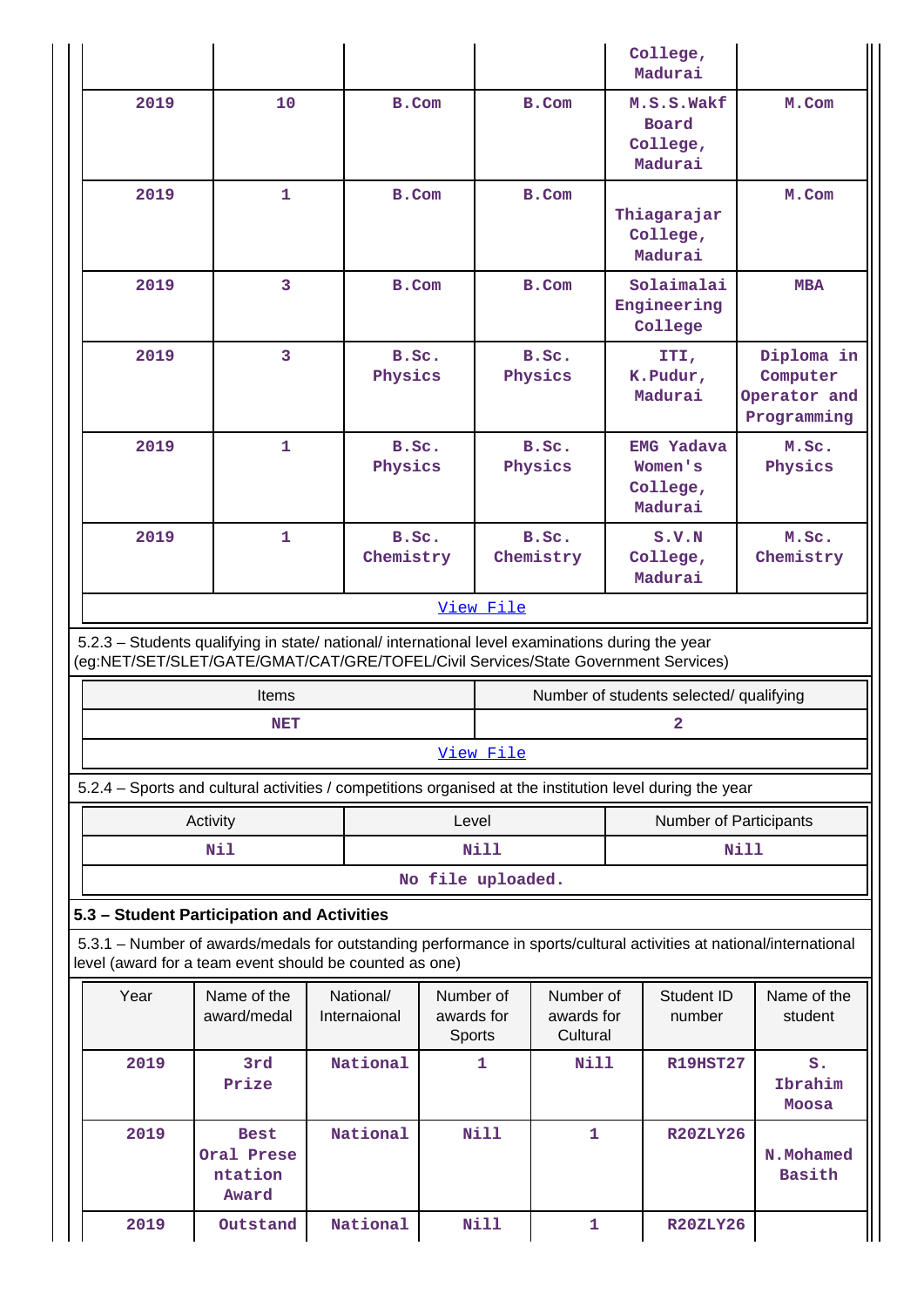| ing Perfor<br>N.Mohamed<br>Basith<br>mance<br>Award |  |
|-----------------------------------------------------|--|
|-----------------------------------------------------|--|

[View File](https://assessmentonline.naac.gov.in/public/Postacc/awards_in_activities/9012_awards_in_activities_1611292731.xlsx)

 5.3.2 – Activity of Student Council & representation of students on academic & administrative bodies/committees of the institution (maximum 500 words)

 **The institution has a practice of identifying student representatives for each class. They help in conducting activities in the campus including curricular, co-curricular and extracurricular activities. They would also be supported by the participation of all the faculty members. They discuss with the staff and solve problems related to academic, cocurricular activities, extra-curricular activities and research. Students are also actively involved in various societies of the college like NCC, NSS, Cultural Society.**

#### **5.4 – Alumni Engagement**

5.4.1 – Whether the institution has registered Alumni Association?

 **No**

5.4.2 – No. of enrolled Alumni:

**0**

5.4.3 – Alumni contribution during the year (in Rupees) :

**21100**

5.4.4 – Meetings/activities organized by Alumni Association :

 **Department of Maths, department of physics, Department of History, department of economics, Bachelor of Business administration were conducted Alumni meeting during this academic year Total Number of Meetings Conducted: 5**

# **CRITERION VI – GOVERNANCE, LEADERSHIP AND MANAGEMENT**

**6.1 – Institutional Vision and Leadership**

 6.1.1 – Mention two practices of decentralization and participative management during the last year (maximum 500 words)

 **Vision Uplifting economically and socially underprivileged classes of the society by imparting education at affordable cost is the mission of the college Though the college enjoys minority status it is secular in outlook. Mission To impart education that inculcates values and ethics which make them conscious of their indebtedness and accountability to the institution and the society. To make the youth physically strong, intellectually alert and morally courageous. Use of ICT in imparting education To inculcate research culture among students and faculty.**

6.1.2 – Does the institution have a Management Information System (MIS)?

**No. 2. In the case of the case of the case of the case of the case of the case of the case of the case of the case of the case of the case of the case of the case of the case of the case of the case of the case of the cas** 

#### **6.2 – Strategy Development and Deployment**

6.2.1 – Quality improvement strategies adopted by the institution for each of the following (with in 100 words each):

| <b>Strategy Type</b>  | Details                                                                |
|-----------------------|------------------------------------------------------------------------|
| Admission of Students | Admission of students commenced after<br>declaration of results of 102 |

**examinations by different boards. Wide**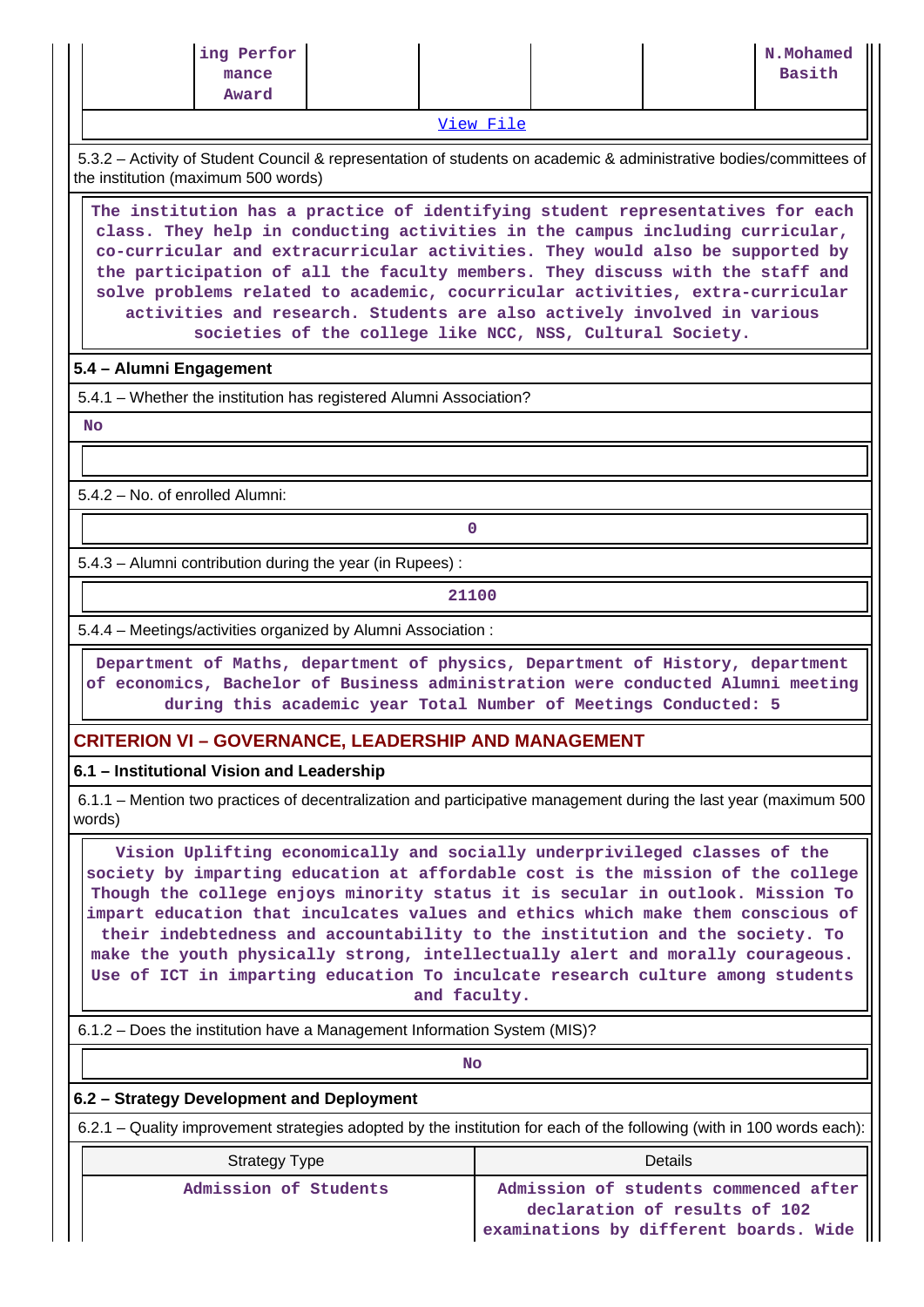|                                                               | advertisement through national dailies<br>in both Tamil and English Online - mode<br>of registeration, application upload<br>and fees payment -------- Students were<br>admitted in aided programme --------<br>Students were admitted in self-finance<br>programme Admission was done offline<br>through application forms issued by the<br>institution based on merits and<br>reservations.                                                                                                                                                                                                                                                                                                                                 |
|---------------------------------------------------------------|-------------------------------------------------------------------------------------------------------------------------------------------------------------------------------------------------------------------------------------------------------------------------------------------------------------------------------------------------------------------------------------------------------------------------------------------------------------------------------------------------------------------------------------------------------------------------------------------------------------------------------------------------------------------------------------------------------------------------------|
| Industry Interaction / Collaboration                          | None yet                                                                                                                                                                                                                                                                                                                                                                                                                                                                                                                                                                                                                                                                                                                      |
| Human Resource Management                                     | Faculty members are encouraged to<br>participate in trainings, workshops and<br>staff development programmes to enhance<br>their skills. The institution<br>encourages and motivates the teachers<br>attending Refresher courses,<br>Orientation Courses. Students are<br>encouraged to participate in seminars,<br>special lectures, field tours, quiz,<br>etc to increase their skill and<br>experience The institution encourages<br>faculties to qualify in the NET/SET<br>Examinations and acquire doctorate<br>degree (PhD) in their respective<br>subjects.                                                                                                                                                            |
| Library, ICT and Physical<br>Infrastructure / Instrumentation | As a post-NAAC initiative, the<br>college has encouraged the use of ICT.<br>The Institution regularly enhances the<br>Internet connectivity facility. The<br>university regularly enhances the power<br>backup facility for laboratories.<br>Central Library gives guidelines for<br>improving the quality of library<br>resource All the required books as per<br>the syllabus are purchased every year<br>to update the library and made<br>available to the students Jio WIFI has<br>been installed throughout the campus.<br>INFLIBINET service has been purchased<br>for browsing of publications. Each<br>Department has its own Library facility<br>that includes text books, project and<br>research papers published |
| Research and Development                                      | Encourages faculty members to<br>undertake major and minor research<br>projects. Information about seminars,<br>workshops and national and<br>international conferences are furnished<br>to the teachers and. are encouraged to<br>conduct National and International<br>level seminars, workshops, conferences<br>etc and to attend present papers. The<br>Institution motivates the faculty to<br>undertake research activities through<br>doctoral Programes. It motivates them                                                                                                                                                                                                                                            |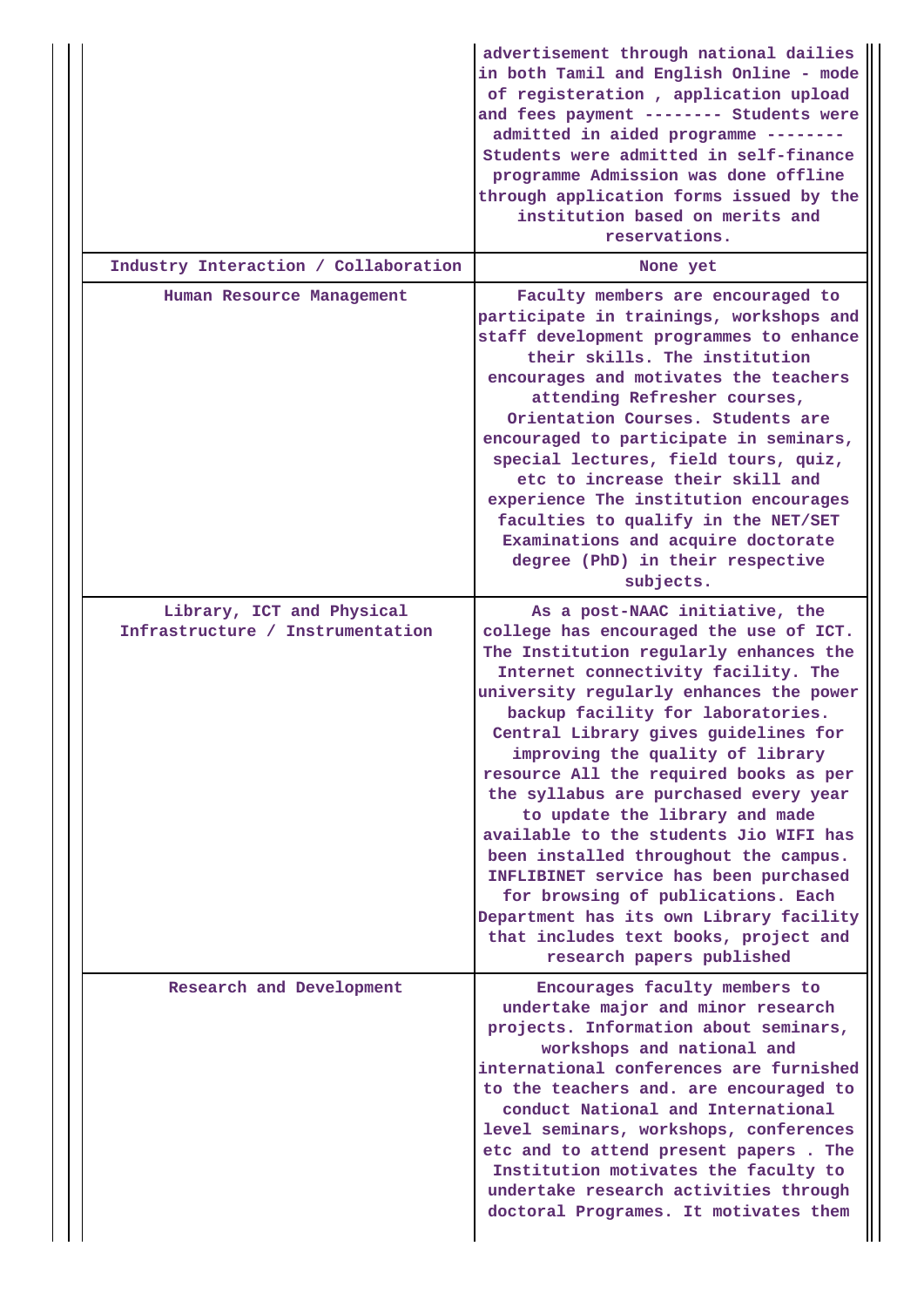|                            | to publish research papers.                                                                                                                                                                                                                                                                                                                                                                                                                                                                                                                                                                                                                                                                                                                                                                                                                                                                                                    |
|----------------------------|--------------------------------------------------------------------------------------------------------------------------------------------------------------------------------------------------------------------------------------------------------------------------------------------------------------------------------------------------------------------------------------------------------------------------------------------------------------------------------------------------------------------------------------------------------------------------------------------------------------------------------------------------------------------------------------------------------------------------------------------------------------------------------------------------------------------------------------------------------------------------------------------------------------------------------|
| Examination and Evaluation | Three internal tests are conducted<br>per semester. Improvement test is<br>conducted for students to motivate.<br>Timely assessment of tests is done and<br>the results are informed to the<br>students Semester examinations are<br>conducted by the affiliating<br>university. Evaluation of answer<br>scripts is conducted in the affiliating<br>university. Faculty members of this<br>institution perform their evaluation<br>duties as examiner, chief examiner, as<br>and when appointed by the university.<br>Theory examination and practical/oral<br>examinations are conducted as per<br>University schedule and norms. The<br>faculty contributes in the examination<br>work like- question paper setting,<br>invigilation of theory examination,<br>evaluation of answer scripts, internal<br>examiner and subject experts for the<br>University examinations assessment of<br>theory examinations' answer books. |
| Teaching and Learning      | Teaching and Learning Use of<br>Traditional methods in combination with<br>ICT is encouraged. Efforts are made to<br>have classroom ambience supportive for<br>teaching and learning. Students'<br>feedback is acquired every year.<br>Remedial classes are conducted for slow<br>learners. Content beyond the Syllabus.<br>Soft copy of the lecture notes,<br>question bank are forwarded to students<br>through email. Updating the library<br>with appropriate books as suggested by<br>the faculty Monitoring student's<br>performance through Internal Assessment<br>I, II, III Re test for improvement and<br>absentees Assignments, Peer Teaching,<br>quiz, seminars Monitoring the teaching<br>process through Oral feedback obtained<br>from students in the Class Committee<br>Meeting Result analysis Meeting of<br>Internal Assessment and University<br>Examination                                               |
| Curriculum Development     | Curriculum designing and development<br>is decided by the affiliating<br>university. Principal and Faculty<br>members interact with the university<br>and provide their views related to<br>curriculum development Teachers are<br>encouraged to participate in seminars,<br>conferences and workshops on<br>curriculum. development by other<br>colleges                                                                                                                                                                                                                                                                                                                                                                                                                                                                                                                                                                      |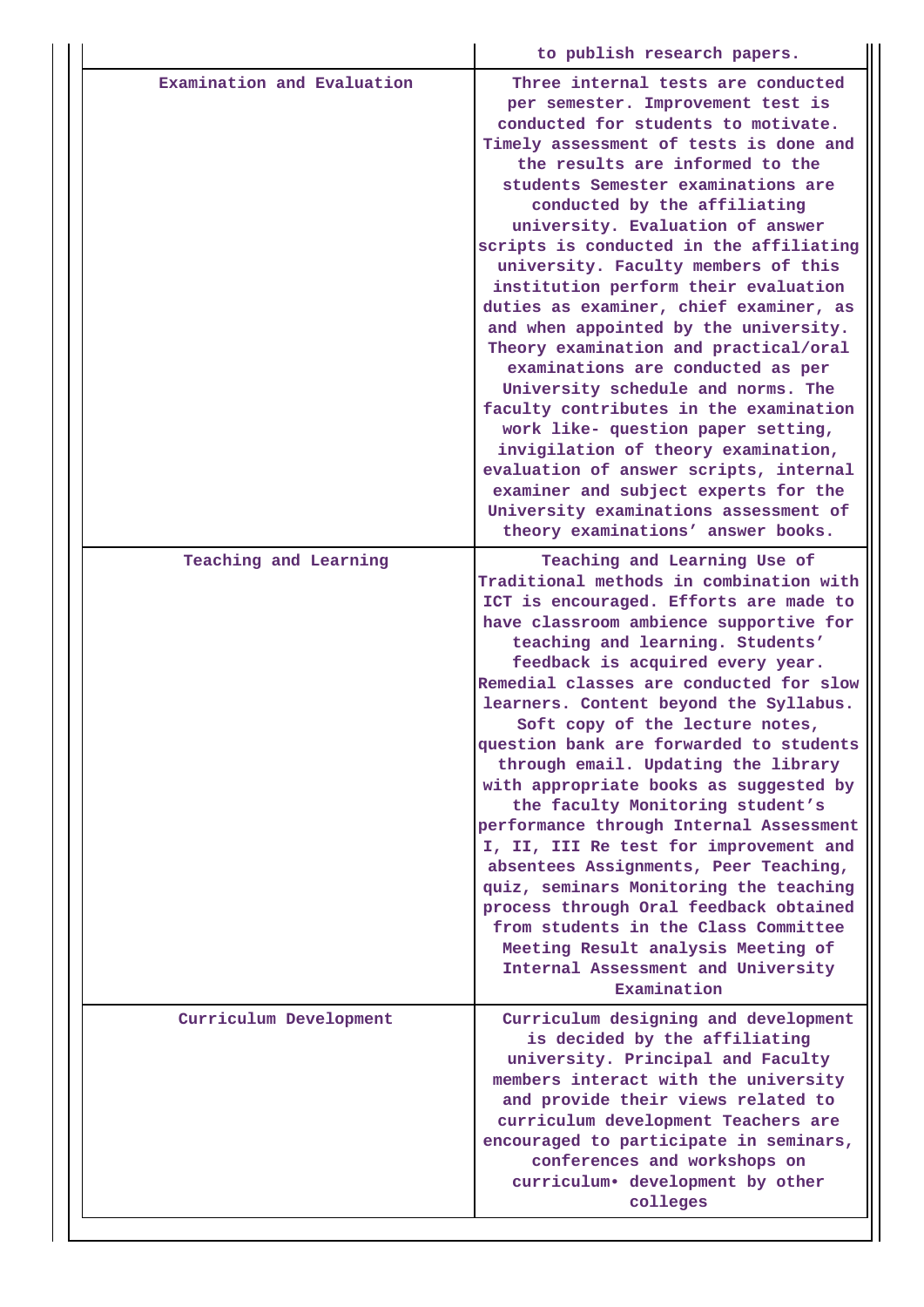| 6.2.2 – Implementation of e-governance in areas of operations: |                                                                                                                                                                                                                                                                                                                                                                                                                                                                                                                                                                                                                                            |  |  |  |  |  |
|----------------------------------------------------------------|--------------------------------------------------------------------------------------------------------------------------------------------------------------------------------------------------------------------------------------------------------------------------------------------------------------------------------------------------------------------------------------------------------------------------------------------------------------------------------------------------------------------------------------------------------------------------------------------------------------------------------------------|--|--|--|--|--|
| E-governace area                                               | Details                                                                                                                                                                                                                                                                                                                                                                                                                                                                                                                                                                                                                                    |  |  |  |  |  |
| Planning and Development                                       | College has completed office<br>automation using software                                                                                                                                                                                                                                                                                                                                                                                                                                                                                                                                                                                  |  |  |  |  |  |
| Administration                                                 | Staff have prepared their SAR (Self-<br>appraisal report) and forwarded to the<br>reporting officer (Principal).<br>Principal has forwarded the same to the<br>reviewing officer of the state<br>government The college has Biometric<br>attendance for teaching and non-<br>teaching staff. The college campus is<br>equipped with CCTV Cameras installed at<br>various places of need ICT has been<br>introduced in the Administrative work.<br>WhatsApp Group helps to provide the<br>brief notices of any event to be<br>happened on college. WhatsApp Groups<br>are also used for awareness and of<br>smooth functioning of the same. |  |  |  |  |  |
| Finance and Accounts                                           | Salary of faculty members and staff<br>is transferred directly to the bank<br>account. Salary bills are submitted to<br>the treasury as per the software                                                                                                                                                                                                                                                                                                                                                                                                                                                                                   |  |  |  |  |  |
| Student Admission and Support                                  | Remedial coaching Government<br>scholarships Financial help through<br>Students' Aid Funds Concession in<br>fees Financial help for weak students<br>by well wishers. Staff members give<br>monetary help and help in kinds from<br>time to time for needy students<br>Encouraging extracurricular activities<br>like sports and other competitions.<br>Maintaining ragging-free environment.                                                                                                                                                                                                                                              |  |  |  |  |  |
| Examination                                                    | External Examination is conducted by<br>affiliating University. College<br>conducts internal assessment of<br>students according to the university<br>guidelines. A well equipped Examination<br>control room is made available for the<br>smooth conduct of centralised internal<br>and external examinations                                                                                                                                                                                                                                                                                                                             |  |  |  |  |  |
| 6.3 - Faculty Empowerment Strategies                           |                                                                                                                                                                                                                                                                                                                                                                                                                                                                                                                                                                                                                                            |  |  |  |  |  |

 6.3.1 – Teachers provided with financial support to attend conferences / workshops and towards membership fee of professional bodies during the year

| Year | Name of Teacher | Name of conference/<br>workshop attended<br>for which financial<br>support provided | Name of the<br>professional body for<br>which membership<br>fee is provided | Amount of support |
|------|-----------------|-------------------------------------------------------------------------------------|-----------------------------------------------------------------------------|-------------------|
| 2019 | Nil             | Nil                                                                                 | Nil                                                                         | Nill              |
|      |                 | No file uploaded.                                                                   |                                                                             |                   |

6.3.2 – Number of professional development / administrative training programmes organized by the College for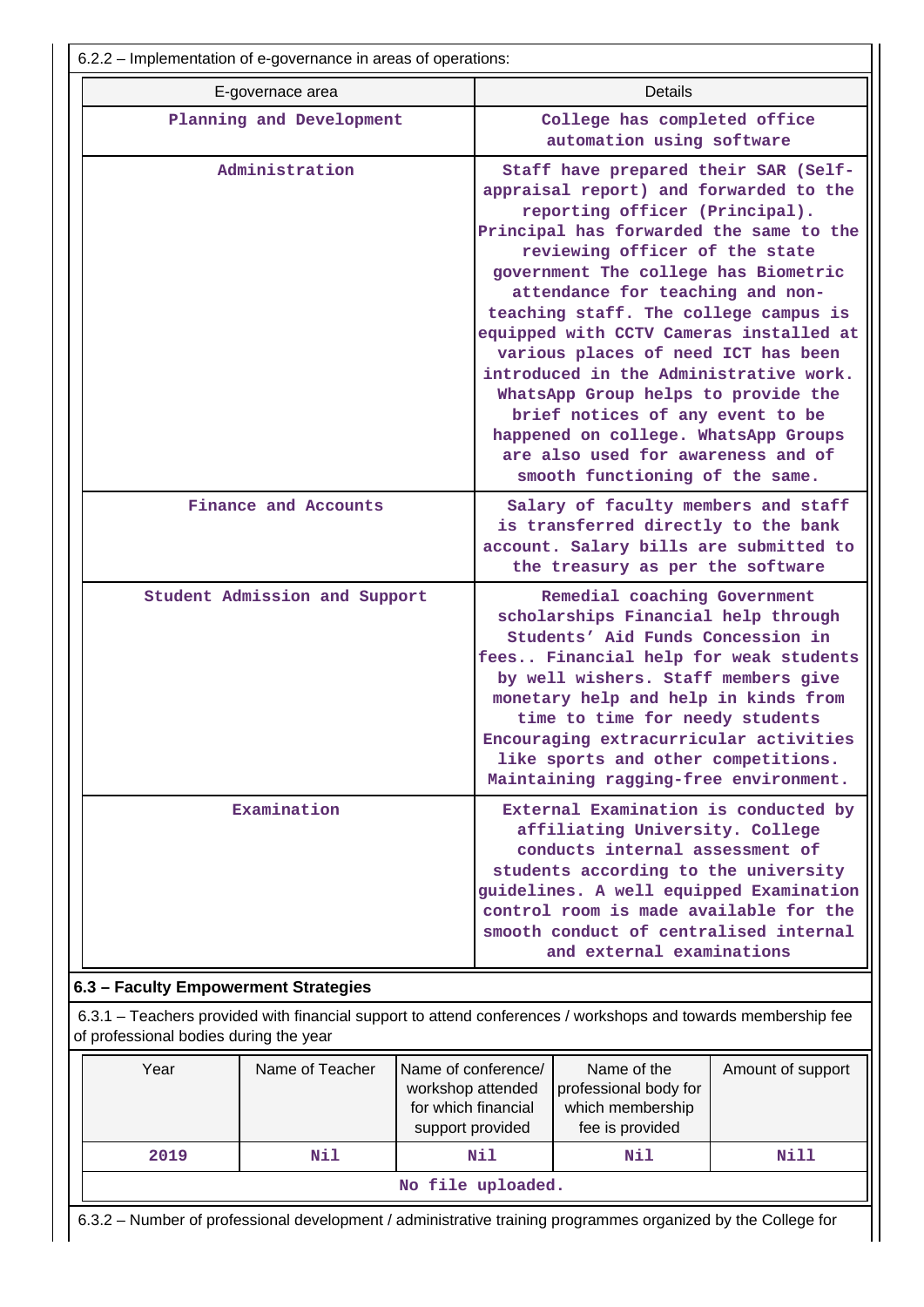$\overline{1}$ teaching and non teaching staff during the year

| teaching and non teaching staff during the year                                                                                                                                            |                                   |                                                                                             |                                                                                                   |                  |                   |                      |                                                                                                                |            |                                                  |                 |                                                      |
|--------------------------------------------------------------------------------------------------------------------------------------------------------------------------------------------|-----------------------------------|---------------------------------------------------------------------------------------------|---------------------------------------------------------------------------------------------------|------------------|-------------------|----------------------|----------------------------------------------------------------------------------------------------------------|------------|--------------------------------------------------|-----------------|------------------------------------------------------|
| Year                                                                                                                                                                                       |                                   | Title of the<br>professional<br>development<br>programme<br>organised for<br>teaching staff | Title of the<br>administrative<br>training<br>programme<br>organised for<br>non-teaching<br>staff |                  |                   | From date<br>To Date |                                                                                                                |            | Number of<br>participants<br>(Teaching<br>staff) |                 | Number of<br>participants<br>(non-teaching<br>staff) |
| Nill                                                                                                                                                                                       |                                   | Nil                                                                                         |                                                                                                   | Nil              |                   | Nill                 | <b>Nill</b>                                                                                                    |            | Nill                                             |                 | <b>Nill</b>                                          |
|                                                                                                                                                                                            |                                   |                                                                                             |                                                                                                   |                  | No file uploaded. |                      |                                                                                                                |            |                                                  |                 |                                                      |
| 6.3.3 - No. of teachers attending professional development programmes, viz., Orientation Programme, Refresher<br>Course, Short Term Course, Faculty Development Programmes during the year |                                   |                                                                                             |                                                                                                   |                  |                   |                      |                                                                                                                |            |                                                  |                 |                                                      |
| Title of the<br>professional<br>development<br>programme                                                                                                                                   |                                   | Number of teachers<br>who attended                                                          |                                                                                                   |                  | From Date         |                      |                                                                                                                | To date    |                                                  | Duration        |                                                      |
| Orientation<br>Program                                                                                                                                                                     |                                   |                                                                                             | 1                                                                                                 |                  |                   | 12/11/2019           |                                                                                                                | 02/12/2019 |                                                  |                 | 20                                                   |
| <b>SWAYAM ARPIT</b>                                                                                                                                                                        |                                   |                                                                                             | $\overline{\mathbf{2}}$                                                                           |                  |                   | 01/09/2019           |                                                                                                                | 31/12/2019 |                                                  |                 | 120                                                  |
| Faculty<br>Development<br>Program                                                                                                                                                          |                                   |                                                                                             | $\overline{\mathbf{2}}$                                                                           |                  |                   | 18/05/2020           |                                                                                                                | 22/05/2020 |                                                  |                 | 5                                                    |
|                                                                                                                                                                                            | Faculty<br>Development<br>Program |                                                                                             | $\overline{\mathbf{2}}$                                                                           |                  |                   | 27/04/2020           |                                                                                                                |            | 02/05/2020                                       |                 | 5                                                    |
| Faculty<br>Development<br>Program                                                                                                                                                          |                                   |                                                                                             | 3                                                                                                 |                  |                   | 20/04/2020           |                                                                                                                |            | 06/05/2020                                       |                 | 17                                                   |
| Orientation<br>Program                                                                                                                                                                     |                                   |                                                                                             | 3                                                                                                 |                  | 10/10/2019        |                      |                                                                                                                | 30/10/2019 |                                                  |                 | 21                                                   |
|                                                                                                                                                                                            |                                   |                                                                                             |                                                                                                   |                  |                   | View File            |                                                                                                                |            |                                                  |                 |                                                      |
| 6.3.4 - Faculty and Staff recruitment (no. for permanent recruitment):                                                                                                                     |                                   |                                                                                             |                                                                                                   |                  |                   |                      |                                                                                                                |            |                                                  |                 |                                                      |
|                                                                                                                                                                                            |                                   | Teaching                                                                                    |                                                                                                   |                  |                   |                      |                                                                                                                |            | Non-teaching                                     |                 |                                                      |
| Permanent                                                                                                                                                                                  |                                   |                                                                                             |                                                                                                   | <b>Full Time</b> |                   |                      | Permanent                                                                                                      |            |                                                  |                 | <b>Full Time</b>                                     |
| <b>Nill</b>                                                                                                                                                                                |                                   |                                                                                             |                                                                                                   | Nill             |                   |                      | Nill                                                                                                           |            |                                                  |                 | Nill                                                 |
| 6.3.5 - Welfare schemes for                                                                                                                                                                |                                   |                                                                                             |                                                                                                   |                  |                   |                      |                                                                                                                |            |                                                  |                 |                                                      |
|                                                                                                                                                                                            | Teaching                          |                                                                                             |                                                                                                   |                  | Non-teaching      |                      |                                                                                                                |            |                                                  | <b>Students</b> |                                                      |
|                                                                                                                                                                                            | $\mathbf 0$                       |                                                                                             |                                                                                                   |                  |                   | 0                    |                                                                                                                |            |                                                  | 0               |                                                      |
| 6.4 - Financial Management and Resource Mobilization                                                                                                                                       |                                   |                                                                                             |                                                                                                   |                  |                   |                      |                                                                                                                |            |                                                  |                 |                                                      |
| 6.4.1 – Institution conducts internal and external financial audits regularly (with in 100 words each)                                                                                     |                                   |                                                                                             |                                                                                                   |                  |                   |                      |                                                                                                                |            |                                                  |                 |                                                      |
| External Financial Audit will be conducted as per the Government guidance.<br>Government of Tamil Nadu. External audit will also be conducted from The                                     |                                   |                                                                                             |                                                                                                   |                  |                   |                      | Officials will come from the Joint Directorate of Collegiate Education,<br>Accountant General, Tamilnadu Govt. |            |                                                  |                 |                                                      |
| 6.4.2 - Funds / Grants received from management, non-government bodies, individuals, philanthropies during the<br>year(not covered in Criterion III)                                       |                                   |                                                                                             |                                                                                                   |                  |                   |                      |                                                                                                                |            |                                                  |                 |                                                      |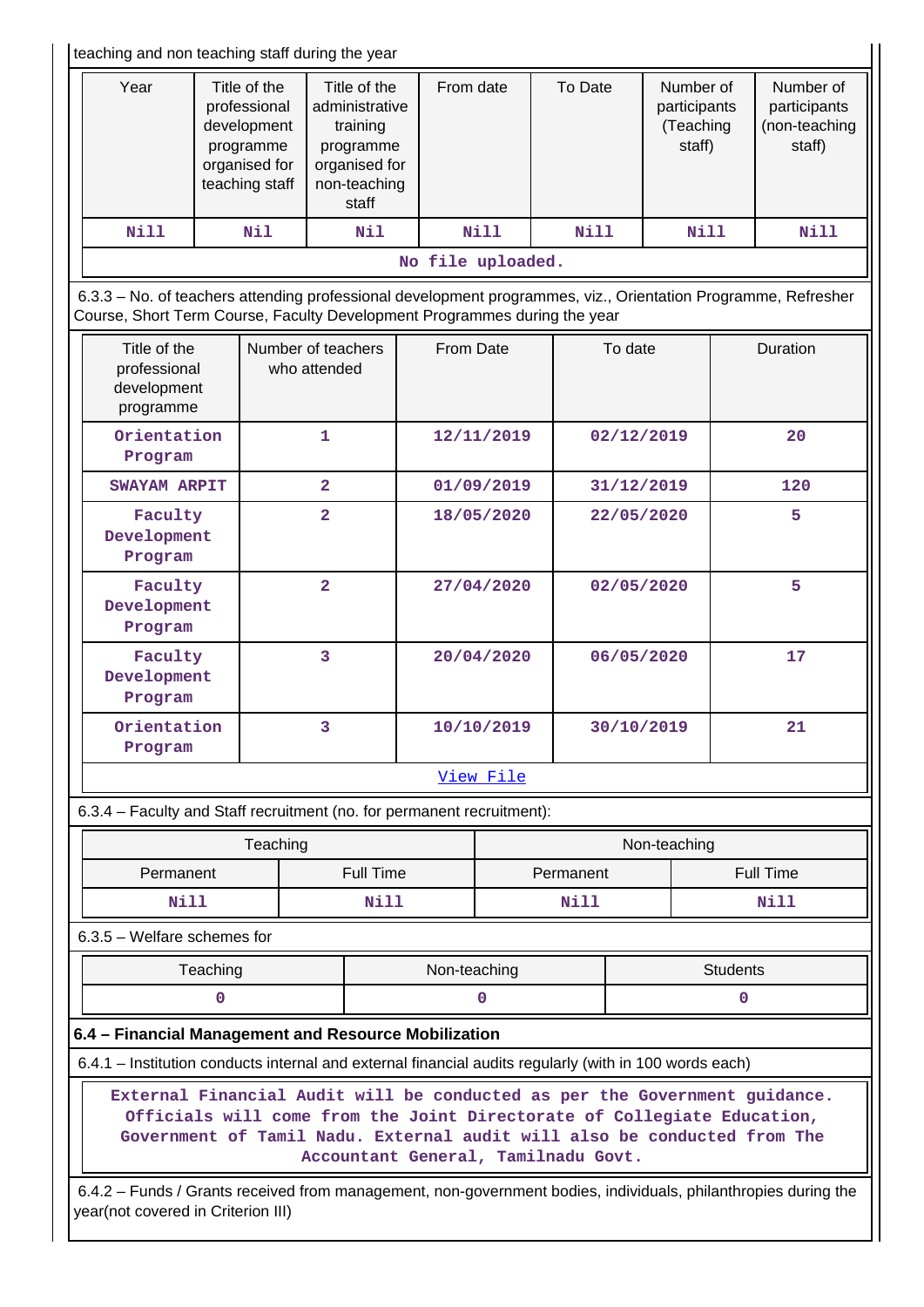| Name of the non government<br>funding agencies /individuals                                                                            |                                        | Funds/ Grnats received in Rs. |                                                       |  | Purpose            |                                   |  |  |  |  |
|----------------------------------------------------------------------------------------------------------------------------------------|----------------------------------------|-------------------------------|-------------------------------------------------------|--|--------------------|-----------------------------------|--|--|--|--|
|                                                                                                                                        | Nil                                    |                               | $\Omega$                                              |  |                    | $\Omega$                          |  |  |  |  |
| No file uploaded.                                                                                                                      |                                        |                               |                                                       |  |                    |                                   |  |  |  |  |
| 6.4.3 - Total corpus fund generated                                                                                                    |                                        |                               |                                                       |  |                    |                                   |  |  |  |  |
|                                                                                                                                        |                                        |                               | 0                                                     |  |                    |                                   |  |  |  |  |
| 6.5 - Internal Quality Assurance System                                                                                                |                                        |                               |                                                       |  |                    |                                   |  |  |  |  |
| 6.5.1 – Whether Academic and Administrative Audit (AAA) has been done?                                                                 |                                        |                               |                                                       |  |                    |                                   |  |  |  |  |
| External<br>Internal<br><b>Audit Type</b>                                                                                              |                                        |                               |                                                       |  |                    |                                   |  |  |  |  |
|                                                                                                                                        | Yes/No                                 |                               | Agency                                                |  | Yes/No             | Authority                         |  |  |  |  |
| Academic                                                                                                                               | <b>No</b>                              |                               | Nill                                                  |  | Yes                | <b>iNTER</b><br><b>DEPARTMENT</b> |  |  |  |  |
| Administrative                                                                                                                         | Yes                                    | <b>DIRECTORATE OF</b>         | <b>JOINT</b><br><b>COLLEGIATE</b><br><b>EDUCATION</b> |  | <b>No</b>          | Nill                              |  |  |  |  |
| 6.5.2 – Activities and support from the Parent – Teacher Association (at least three)                                                  |                                        |                               |                                                       |  |                    |                                   |  |  |  |  |
| 6.5.3 – Development programmes for support staff (at least three)<br>6.5.4 - Post Accreditation initiative(s) (mention at least three) |                                        | departments.<br>Nil           |                                                       |  |                    |                                   |  |  |  |  |
|                                                                                                                                        |                                        | <b>Nil</b>                    |                                                       |  |                    |                                   |  |  |  |  |
| 6.5.5 - Internal Quality Assurance System Details                                                                                      |                                        |                               |                                                       |  |                    |                                   |  |  |  |  |
|                                                                                                                                        | a) Submission of Data for AISHE portal |                               |                                                       |  | Yes                |                                   |  |  |  |  |
|                                                                                                                                        | b) Participation in NIRF               |                               |                                                       |  | <b>No</b>          |                                   |  |  |  |  |
|                                                                                                                                        | c)ISO certification                    |                               |                                                       |  | <b>No</b>          |                                   |  |  |  |  |
|                                                                                                                                        | d)NBA or any other quality audit       |                               | No                                                    |  |                    |                                   |  |  |  |  |
| 6.5.6 - Number of Quality Initiatives undertaken during the year                                                                       |                                        |                               |                                                       |  |                    |                                   |  |  |  |  |
| Year                                                                                                                                   | Name of quality<br>initiative by IQAC  | Date of<br>conducting IQAC    | <b>Duration From</b>                                  |  | <b>Duration To</b> | Number of<br>participants         |  |  |  |  |
| 2019                                                                                                                                   | Nil                                    | <b>Nill</b>                   | Nill                                                  |  | Nill               | <b>Nill</b>                       |  |  |  |  |
|                                                                                                                                        |                                        |                               | No file uploaded.                                     |  |                    |                                   |  |  |  |  |
| <b>CRITERION VII - INSTITUTIONAL VALUES AND BEST PRACTICES</b>                                                                         |                                        |                               |                                                       |  |                    |                                   |  |  |  |  |
| 7.1 - Institutional Values and Social Responsibilities                                                                                 |                                        |                               |                                                       |  |                    |                                   |  |  |  |  |
| 7.1.1 – Gender Equity (Number of gender equity promotion programmes organized by the institution during the<br>year)                   |                                        |                               |                                                       |  |                    |                                   |  |  |  |  |
| Title of the                                                                                                                           | Period from                            |                               | Period To<br>Number of Participants                   |  |                    |                                   |  |  |  |  |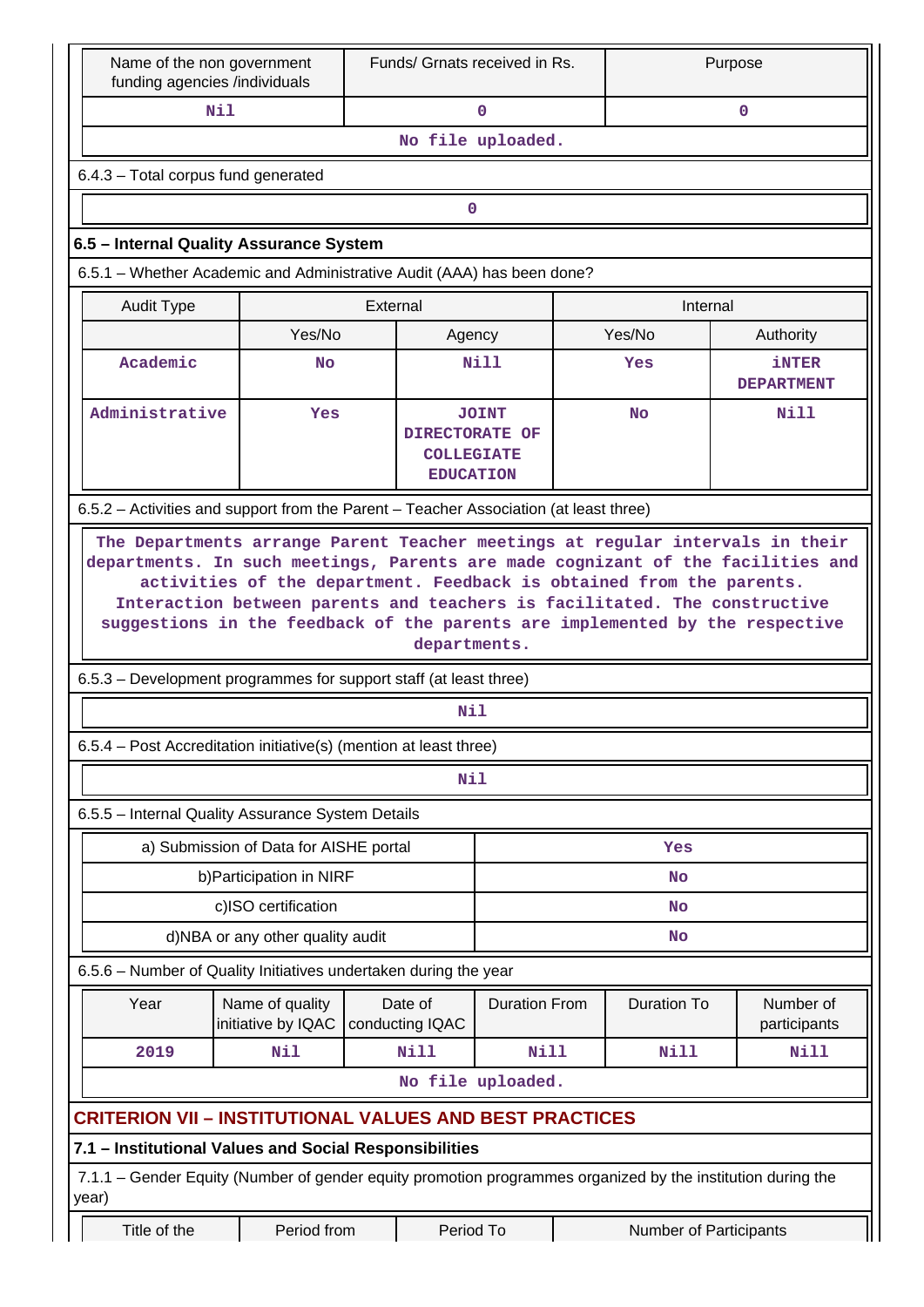| programme |                                                                                                   |                         |                      |                                       |                   |                                              |             |                          |                           |
|-----------|---------------------------------------------------------------------------------------------------|-------------------------|----------------------|---------------------------------------|-------------------|----------------------------------------------|-------------|--------------------------|---------------------------|
|           |                                                                                                   |                         |                      |                                       |                   |                                              | Female      |                          | Male                      |
| Nil       |                                                                                                   | Nill                    |                      |                                       | N <sub>i</sub> 11 |                                              | Nill        |                          | Nill                      |
|           | 7.1.2 - Environmental Consciousness and Sustainability/Alternate Energy initiatives such as:      |                         |                      |                                       |                   |                                              |             |                          |                           |
|           | Percentage of power requirement of the University met by the renewable energy sources             |                         |                      |                                       |                   |                                              |             |                          |                           |
|           | Our Institution maintains green campus. We encourage the students to use                          |                         |                      |                                       |                   |                                              |             |                          |                           |
|           | environmental friendly commodities. Department of Botany established a Herbal                     |                         |                      | garden in front of their departments. |                   |                                              |             |                          |                           |
|           | 7.1.3 - Differently abled (Divyangjan) friendliness                                               |                         |                      |                                       |                   |                                              |             |                          |                           |
|           | Item facilities                                                                                   |                         |                      | Yes/No                                |                   |                                              |             | Number of beneficiaries  |                           |
|           | Physical facilities                                                                               |                         |                      |                                       | <b>No</b>         |                                              |             | Nill                     |                           |
|           | Provision for lift                                                                                |                         |                      |                                       | <b>No</b>         |                                              |             | Nill                     |                           |
|           | Ramp/Rails                                                                                        |                         |                      |                                       | Yes               |                                              |             | 400                      |                           |
|           | <b>Braille</b><br>Software/facilities                                                             |                         |                      |                                       | <b>No</b>         |                                              |             | Nill                     |                           |
|           | <b>Rest Rooms</b>                                                                                 |                         |                      |                                       | Yes               |                                              |             | 584                      |                           |
|           | Scribes for examination                                                                           |                         |                      |                                       | Yes               |                                              |             | 22                       |                           |
|           | Special skill                                                                                     |                         |                      |                                       | Yes               |                                              | 1           |                          |                           |
|           | development for                                                                                   |                         |                      |                                       |                   |                                              |             |                          |                           |
|           | differently abled<br>students                                                                     |                         |                      |                                       |                   |                                              |             |                          |                           |
|           | Any other similar                                                                                 |                         | <b>No</b>            |                                       |                   |                                              | <b>Nill</b> |                          |                           |
|           | facility                                                                                          |                         |                      |                                       |                   |                                              |             |                          |                           |
|           | 7.1.4 – Inclusion and Situatedness                                                                |                         |                      |                                       |                   |                                              |             |                          |                           |
| Year      | Number of                                                                                         | Number of               |                      | Date                                  | Duration          |                                              | Name of     | <b>Issues</b>            | Number of                 |
|           | initiatives to<br>address                                                                         | initiatives<br>taken to |                      |                                       |                   |                                              | initiative  | addressed                | participating<br>students |
|           | locational                                                                                        | engage with             |                      |                                       |                   |                                              |             |                          | and staff                 |
|           | advantages                                                                                        | and                     |                      |                                       |                   |                                              |             |                          |                           |
|           | and disadva<br>ntages                                                                             | contribute to<br>local  |                      |                                       |                   |                                              |             |                          |                           |
|           |                                                                                                   | community               |                      |                                       |                   |                                              |             |                          |                           |
| 2019      | <b>Nill</b>                                                                                       | Nill                    |                      | <b>Nill</b>                           | <b>Nill</b>       |                                              | Nil         | Nil                      | <b>Nill</b>               |
|           |                                                                                                   |                         |                      |                                       | No file uploaded. |                                              |             |                          |                           |
|           | 7.1.5 - Human Values and Professional Ethics Code of conduct (handbooks) for various stakeholders |                         |                      |                                       |                   |                                              |             |                          |                           |
|           | <b>Title</b>                                                                                      |                         |                      | Date of publication                   |                   |                                              |             | Follow up(max 100 words) |                           |
|           | Nil                                                                                               |                         |                      |                                       | <b>Nill</b>       |                                              |             | Nil                      |                           |
|           | 7.1.6 - Activities conducted for promotion of universal Values and Ethics                         |                         |                      |                                       |                   |                                              |             |                          |                           |
|           | Activity                                                                                          |                         | <b>Duration From</b> |                                       |                   | <b>Duration To</b><br>Number of participants |             |                          |                           |
|           | Nil                                                                                               |                         | Nil                  |                                       |                   | Nil                                          |             |                          | Nil                       |
|           |                                                                                                   |                         |                      |                                       | No file uploaded. |                                              |             |                          |                           |
|           | 7.1.7 - Initiatives taken by the institution to make the campus eco-friendly (at least five)      |                         |                      |                                       |                   |                                              |             |                          |                           |
|           | Initiatives taken by the institution to make the campus eco-friendly                              |                         |                      |                                       |                   |                                              |             |                          |                           |
|           | Environment Studies have been a component of syllabus for students. Regular                       |                         |                      |                                       |                   |                                              |             |                          |                           |